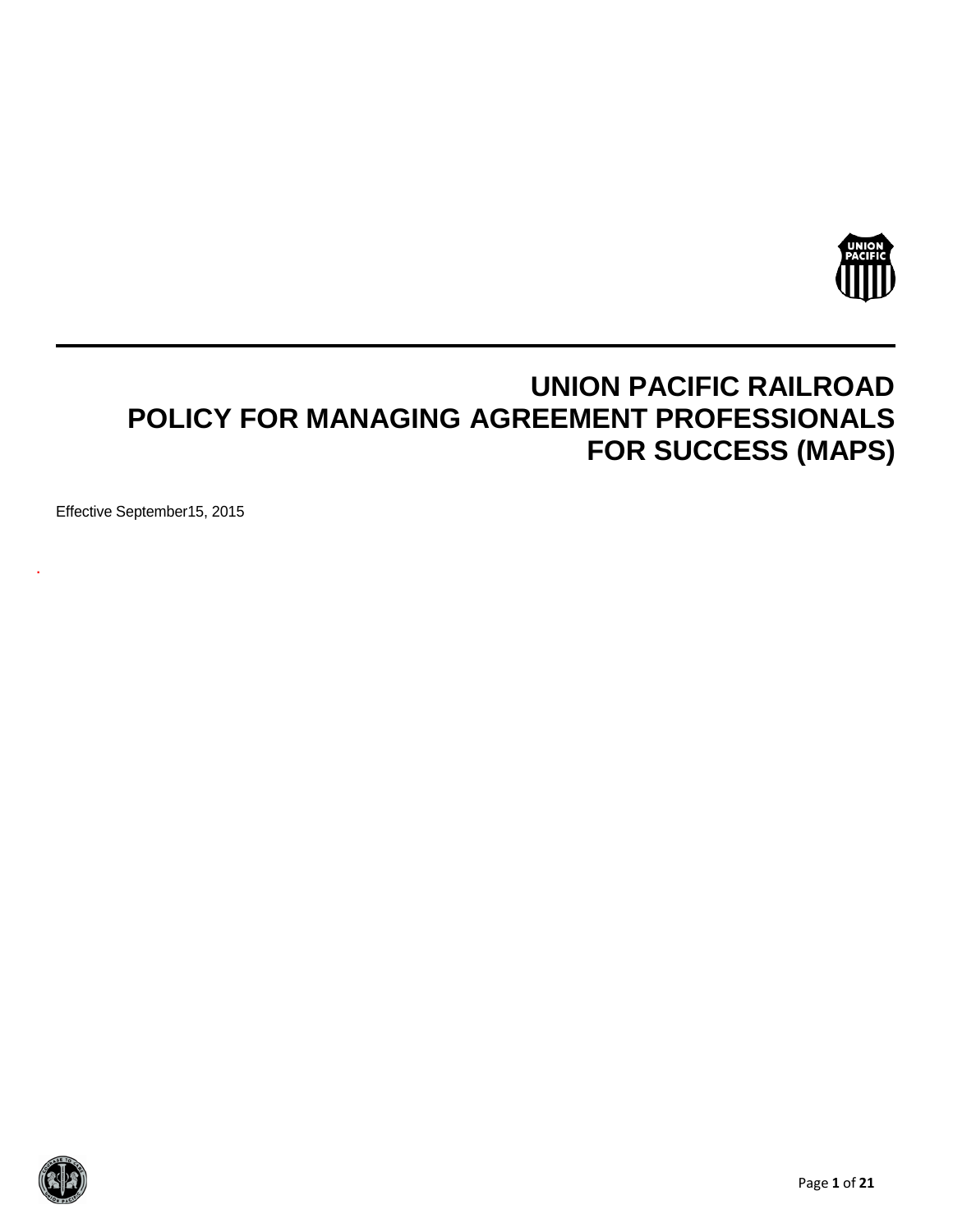### **TABLE OF CONTENTS**

## **Policy for Managing Agreement Professionals for Success (MAPS)**

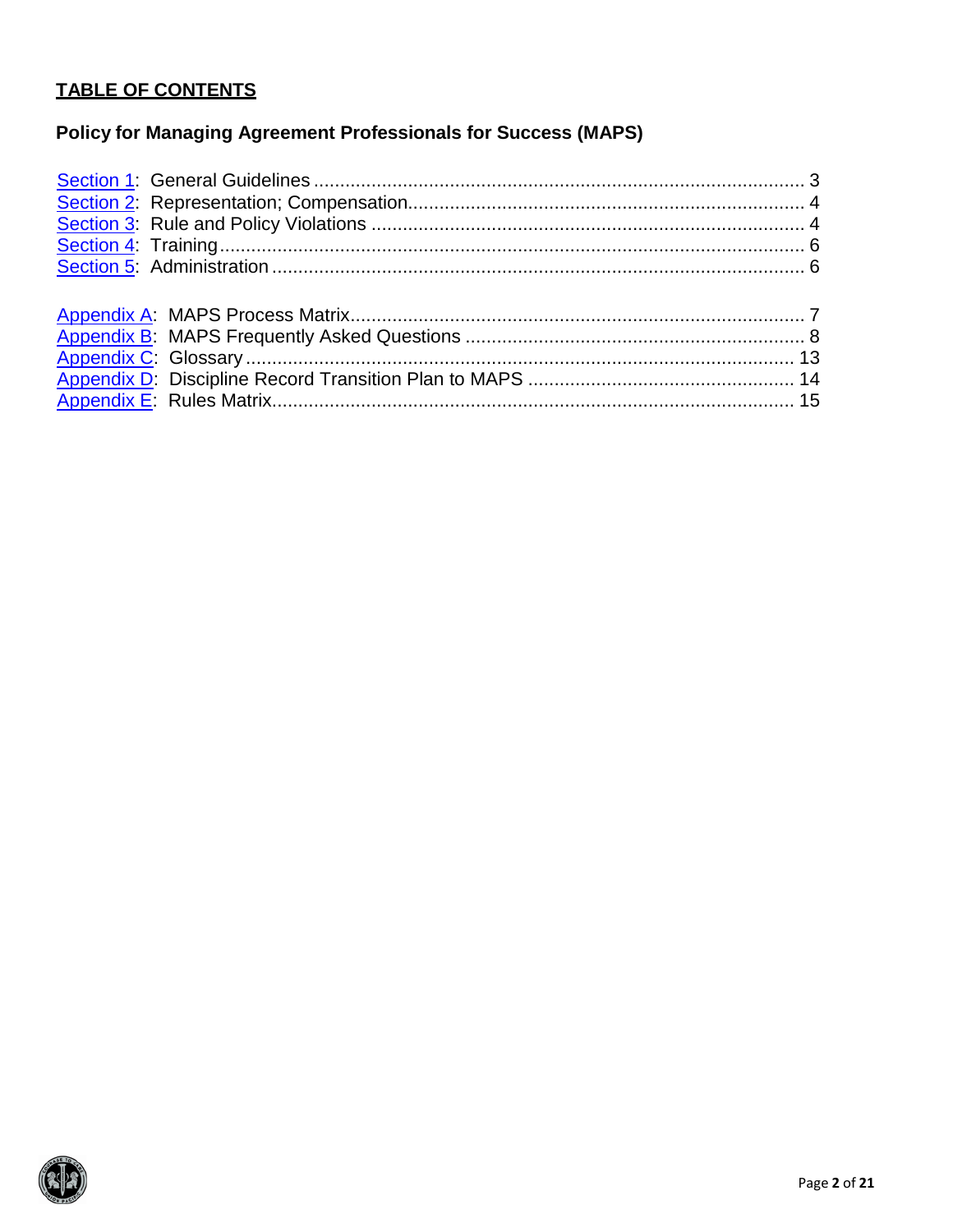#### <span id="page-2-0"></span>**Section 1: GENERAL GUIDELINES:**

Union Pacific is committed to be a railroad where our customers want to do business, our employees are proud to work, shareholder value is created, and the safety of the public and our employees is our top priority.

All railroad professionals are expected to work safely, honestly, and to treat others with respect. Compliance with workplace rules and policies is necessary to meet the commitments of Union Pacific and to fulfill certain regulatory requirements.

The objective of this Policy is to provide a meaningful and effective process to address rule and policy violations in a consistent and fair manner. Coaching, conferencing, and training are tools to reinforce the importance and understanding of safe and professional conduct in the workplace. However, certain rule or policy violations and/or patterns of behavior may be so serious that suspension or dismissal from service is the Company's only option.

Union Pacific's Attendance Policies are separate from this Policy. The management of those policies, or other Company policies not listed here, will be governed under the terms and conditions of those separate policies.

This Policy applies to all agreement professionals and replaces all previous Company policies pertaining to discipline.

Effective date: \_\_\_\_\_\_\_\_, 2015

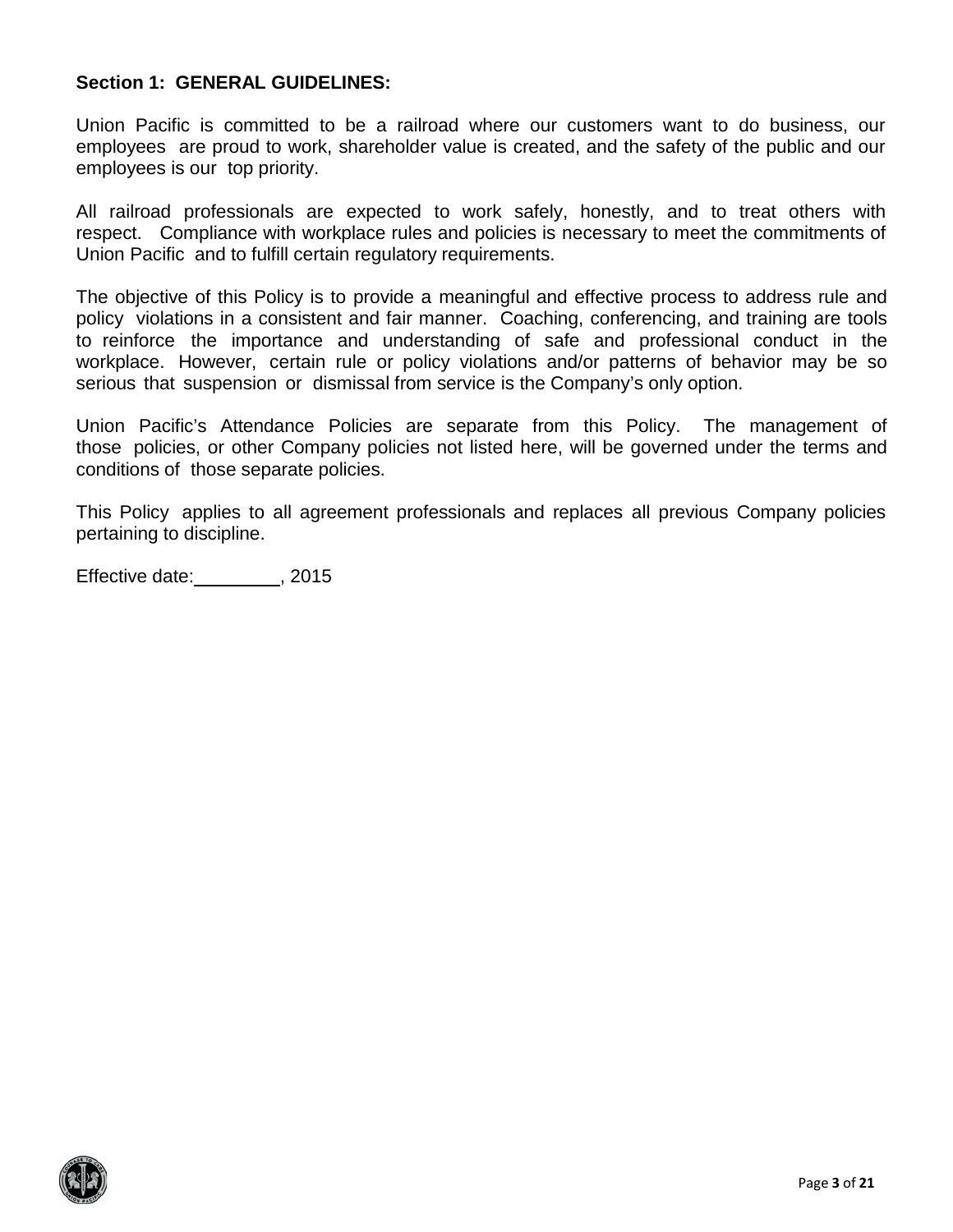#### <span id="page-3-0"></span>**Section 2: REPRESENTATION; COMPENSATION:**

**2.1** This Policy does not alter the terms and conditions of the controlling collective bargaining agreement provisions pertaining to employees' right to a formal investigation.

**2.2** An employee charged with a rule or policy violation is eligible for a waiver of an investigative hearing and must be allowed the opportunity to discuss whether to waive or proceed with an investigative hearing with his/her designated Union Representative.

**2.3** Employees will be compensated under the terms of the controlling collective bargaining agreement provisions for actual time spent participating in coaching, conferences and training required under this Policy. If an employee is suspended from service due to a regulatory requirement, the employee will receive the straight time rate of pay for participation in required training.

### <span id="page-3-1"></span>**Section 3: RULE AND POLICY VIOLATIONS:**

**3.1 Conduct:** Employees may be removed from service and subject to potential dismissal from employment for a single violation of Rule 1.6, Conduct<sup>1</sup> or other serious policy or rule violations as listed in **[Appendix](#page-6-0) A.**

**3.1.1** Employees who are found to be insubordinate or careless of the safety of themselves or others through repeated failures to comply with rules or policy, despite remedial coaching, conferencing or training events, will be charged with a violation of **Rule 1.6,** removed from service, and subject to dismissal pending an investigative hearing.

**3.1.2** Employees who commit a rule violation that results in property damage meeting or exceeding the FRA reportable accident or incident threshold in effect at the time of the incident<sup>2</sup>, will trigger a remedial training event or dismissal depending on the status of the employee's record.

**3.1.3** The Regional Vice President, Department Head or designee must be consulted prior to charging an employee with potential dismissal from service for violation of Rule 1.6

**3.2 Federal Law<sup>3</sup>: Regulations that mandate removal from duty or require suspensions from** service for certain rule or policy violations apply and are controlling for all crew members working in a position requiring an FRA license.

**3.2.1 Multiple FRA Revocations:** If an employee violates a decertification rule and there are two prior FRA license revocations on the employee's work history, regardless of which FRA license the employee was operating under at the time of the event, the employee may be charged with violation of Rule 1.6 under MAPS after evaluation of the employee's work history by the Superintendent and the Regional Vice President.

<sup>1</sup> **1.6: Conduct,** Employees must not be: Careless of the safety of themselves or others, Negligent, Insubordinate, Dishonest, Immoral, Quarrelsome or Discourteous. Any act of hostility, misconduct, or willful disregard or negligence affecting the interest of the company or its employees is cause for dismissal and must be reported. Indifference to duty or to the performance of duty will not be tolerated. (Rule update April 7, 2010)

Note: "Discourteous" conduct charges may result in coaching, conference, training, and/or dismissal depending on the circumstances.

 $2$  The monetary threshold for reporting accidents/incidents involving railroad property damage is \$10,500 for accidents/incidents occurring during calendar year 2014. See 49 CFR §22519. Future updates will be published in the Federal Register.

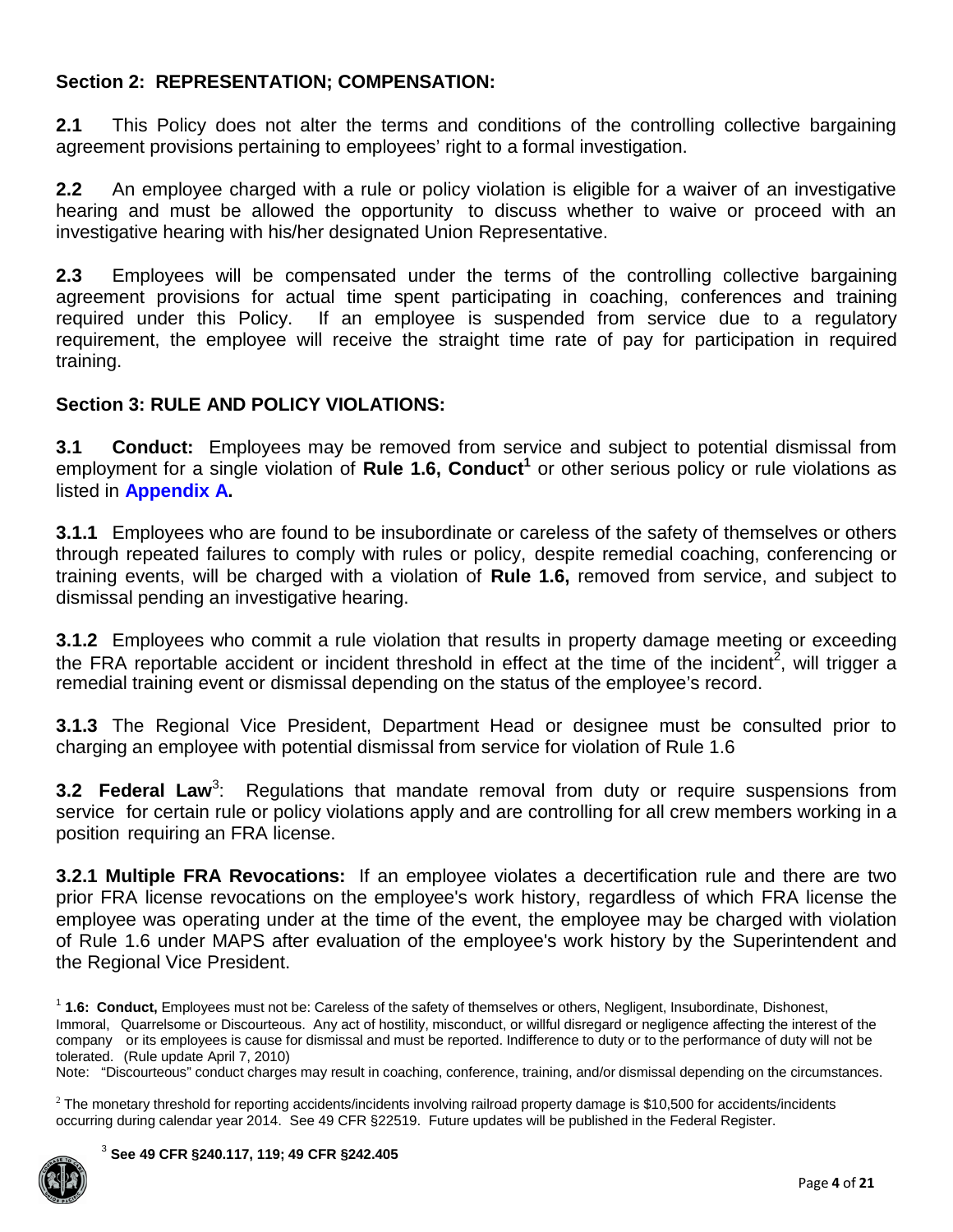**3.3 Retention Periods**: Substantiated charges for rule or policy violations will remain on the employee's record for either thirty-six (36) months or, if the employee elects a waiver of hearing, for twenty-four (24) months. If the employee is not charged with a subsequent rule or policy violation during the 24 or 36 month retention period following the violation, the employee's record will be considered clear for purposes of determining progressive handling of subsequent violations.

The anniversary date of the violation will be used to determine record retention of rule and policy violations**.**

Documented coaching, conference and training events will become a permanent part of the employee's record.

**3.4 Coaching Events:** In lieu of charging an employee with a rule or policy violation, managers may formally coach the employee as specified in **[Appendix](#page-6-0) A**.

**3.5 Progressive Handling for Multiple Violations:** A violation of a rule or policy will result in either a coaching, conference or training event as described in **[Appendix](#page-6-0) A**. Rule or policy violations that trigger remedial training, regardless of rule category, will be taken into account for progression and can potentially lead to dismissal from service.

<span id="page-4-0"></span>**3.5.1 Multiple documented coaching events**: After multiple documented coaching events, an employee may be subject to a conference, or a training event may be triggered based upon the status of the employee's record at that time, for failure to comply with instructions **Rule 1.13.**

**3.5.2 Training Event 1 or 2:** When an employee is found to be in violation of a rule or policy that triggers a first training event and the employee commits a subsequent triggering rule or policy violation during the retention period, the new retention period will start the date of the subsequent violation. However, if more than 24 months is remaining under the first retention period and the employee elects to waive the hearing for a subsequent triggering event, the retention period will be based on the time remaining from the first event.

**3.5.3 Dismissal:** An employee will be withheld from service pending an investigative hearing for the commission of a triggering rule or policy violation which occurs during the retention period for a second training event. Following an investigation, a determination will be made by the responsible supervising manager whether to permanently dismiss the employee from service subject to the approval of the Regional Vice President or Department Head.

**3.6 Root Cause Analysis:** Employees will be expected to provide the facts related to rule or policy violations for purposes of safety performance analysis and risk mitigation.

<span id="page-4-1"></span>**3.7 Arbitration Decisions**: If a dismissed employee is returned to service as the result of a court decision or an arbitration decision or award, the conditions of the decision or award will be controlling for the purposes of adjusting the employee's record. If a decision or award is silent with regard to the employee's record, the employee's record will revert to the status of a second triggering/training event with a thirty-six (36) month retention period. The time spent in dismissed status will not apply to the retention period of a prior violation.

**3.8 Rule 1.5, Drugs and Alcohol**: Violations will be handled in accordance with existing regulatory, policy and collective bargaining agreement requirements. The time in dismissed status as the result of violation of Rule 1.5 is not taken into account for the purposes of computing the retention period for violations that were on the employee's record prior to returning to service from successful completion of the Employee Assistance Program (EAP).

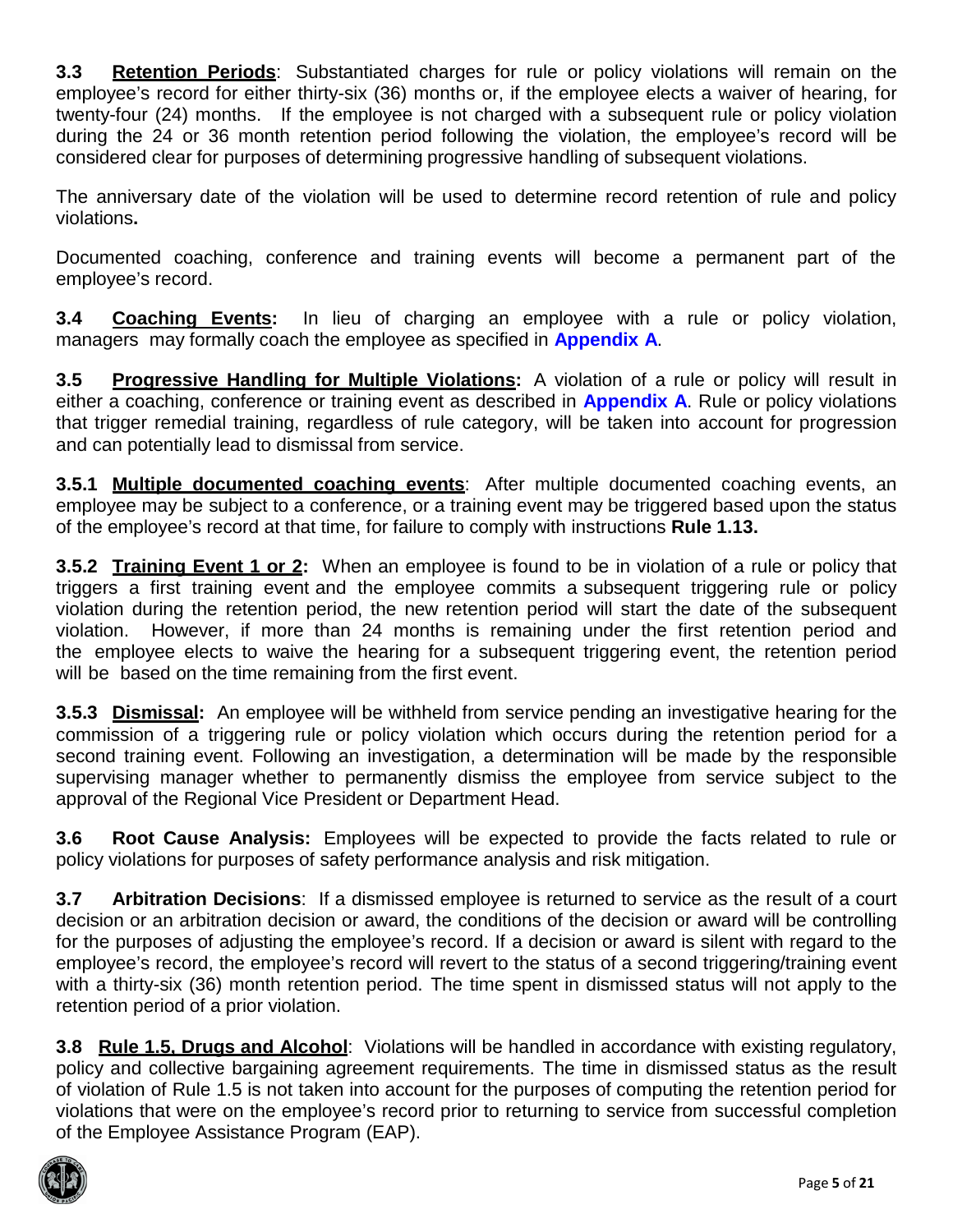An employee who is charged with a triggering rule or policy violation which also results in a violation of Rule 1.5 will not be eligible for the Employee Assistance Program and such violation of Rule 1.5 will be considered a termination offense.

#### <span id="page-5-0"></span>**Section 4: TRAINING:**

**4.1 Requirements:** Employees will be required to participate in a conference prior to return to active duty and successfully complete any associated training at the direction of management. An employee may also be required to continue to participate in training prescribed by management after return to service. An employee's failure to successfully complete the required training may result in dismissal from service.

**4.2 Responsibilities:** Managers must conduct a conference with the employee in conjunction with a MAPS training event. Managers are responsible for ensuring that scheduling, delivery, and documentation of the conference and training is completed.

The employee may arrange for union representation when a conference is scheduled. The employee is responsible for compliance with the applicable Hours of Service reporting after participating in a conference or training session.

#### <span id="page-5-1"></span>**Section 5: ADMINISTRATION:**

**5.1 Review:** The designated General Chairmen or National Union Officer representing employees covered by this Policy or the managers administering this Policy may request periodic review of the actions taken under this Policy with the Regional Vice President or equivalent departmental executive or their designee.

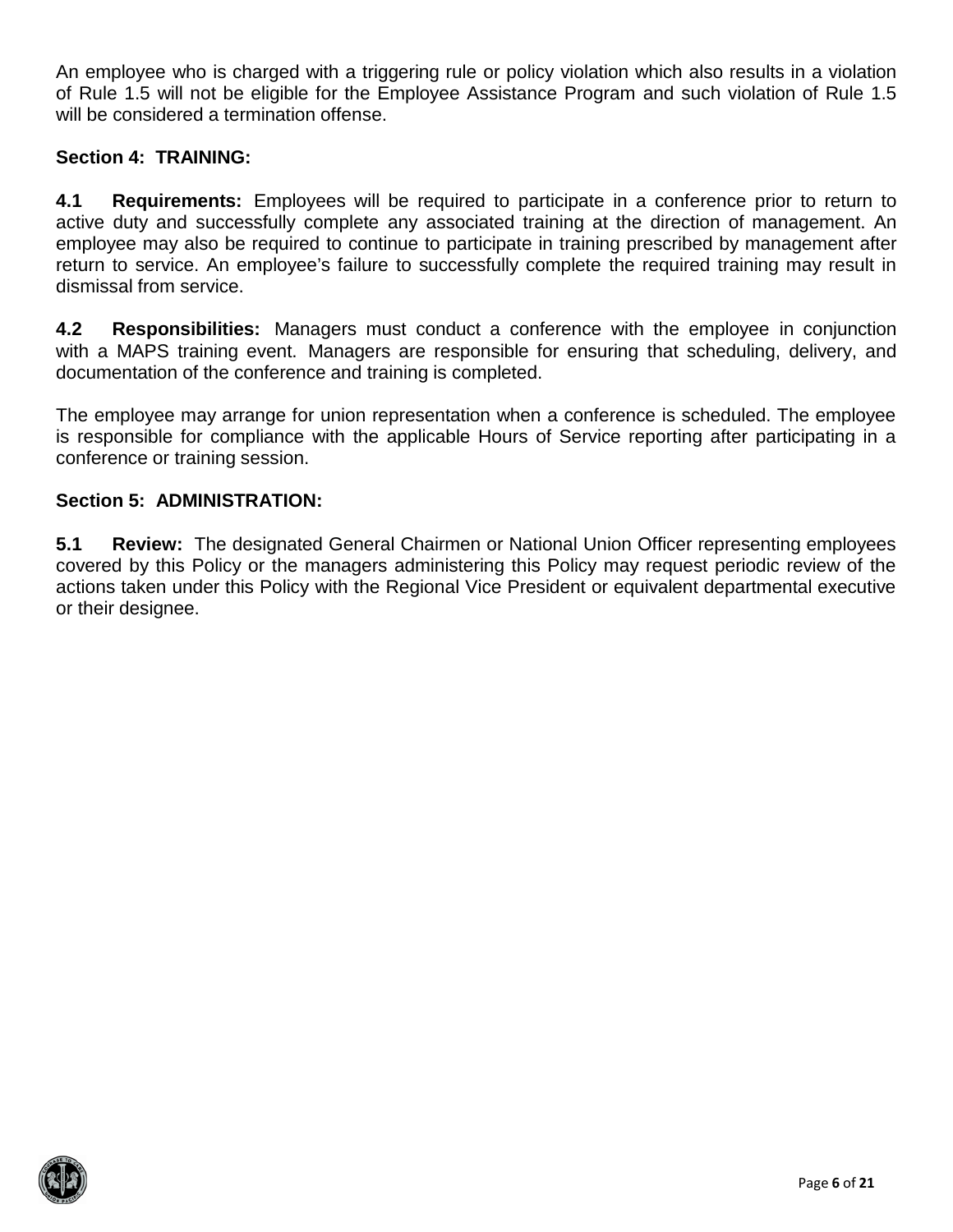### <span id="page-6-0"></span>**APPENDIX A: MAPS Process Matrix**

**NOTE: Refer to the terms and conditions described within the Policy.**

|                  | <b>RULE CATEGORY</b>                                                                                                                                                                                                                                                                                                                                                                                   |                   | <b>ACTION</b>     |                |                  |
|------------------|--------------------------------------------------------------------------------------------------------------------------------------------------------------------------------------------------------------------------------------------------------------------------------------------------------------------------------------------------------------------------------------------------------|-------------------|-------------------|----------------|------------------|
|                  | <b>Coaching Rules</b><br>Multiple violations may trigger a rule 1.13 failure to<br>comply with instructions<br>• See Section 3.1.2 property damage                                                                                                                                                                                                                                                     |                   | <b>COACH</b>      |                |                  |
|                  | <b>Critical Rules</b><br>No prior conference or triggering event is retained<br>on the employee's record<br>Any resulting property damage must be below the<br>FRA reportable monetary threshold                                                                                                                                                                                                       |                   | <b>CONFERENCE</b> |                |                  |
| <u>ທ</u><br>EVEN | <b>Critical Rules</b><br>Employee had a critical rules conference in the<br>prior 24 month period; or<br>• Violation occurs within a triggering event<br>retention period; or<br>• Violation resulting in property damage meeting<br>or exceeding FRA monetary threshold<br><b>Decertification Rules (conductors &amp;</b><br>engineers)*<br>Suspend and comply with 49 CFR Part 240,<br>242 processes | <b>TRAINING 1</b> | <b>TRAINING 2</b> | <b>DISMISS</b> | <b>RIGGERING</b> |
| TRIGGERING       | <b>Termination</b><br>Rule 1.5 Drugs & Alcohol, 1.6 Conduct,<br>1.7 Altercation, 1.12 Weapons,<br><b>Violations of Ethics and Business Conduct</b><br>Policy and its Associated Policies<br>(see SSI Item 10I)<br><b>Felony Conviction</b><br>٠<br>Overstaying leave of absence without authority                                                                                                      |                   | <b>DISMISS</b>    |                | <b>EVENTS</b>    |

**COACH or CONFERENCE:** No charge for violation.

**CRITICAL RULES:** Noncompliance could potentially result in serious or life-threatening consequences for employees or the public or could compromise safe railroad operations. This includes repeated or deliberate failure to comply with instructions.

**DECERTIFICATION RULES:** Noncompliance requires suspension/revocation of a train and engine service employee's FRA license; if the FRA thresholds for speed or FRA reporting threshold requirements under the controlling regulations are not satisfied, the rule violations will be treated as a "Critical Rule" under MAPS.

**TRIGGERING EVENT:** Progressive training events are triggered by a rule or policy violation charge. Rule or policy violations in any category triggering a Training event will be taken into account for purposes of progressive handling. A rule or policy violation which may result in dismissal is also a "triggering event". This rule category includes rules historically identified as "cardinal" rules. All rule violations meeting or exceeding the FRA reportable monetary threshold will be treated as triggering event violations.

**\*See 49 CFR Part 240, 49 CFR Part 242, and Appendix E to Part 242 regarding regulatory requirements related to prohibited conduct for FRA certified engineers and conductors and suspension periods.**

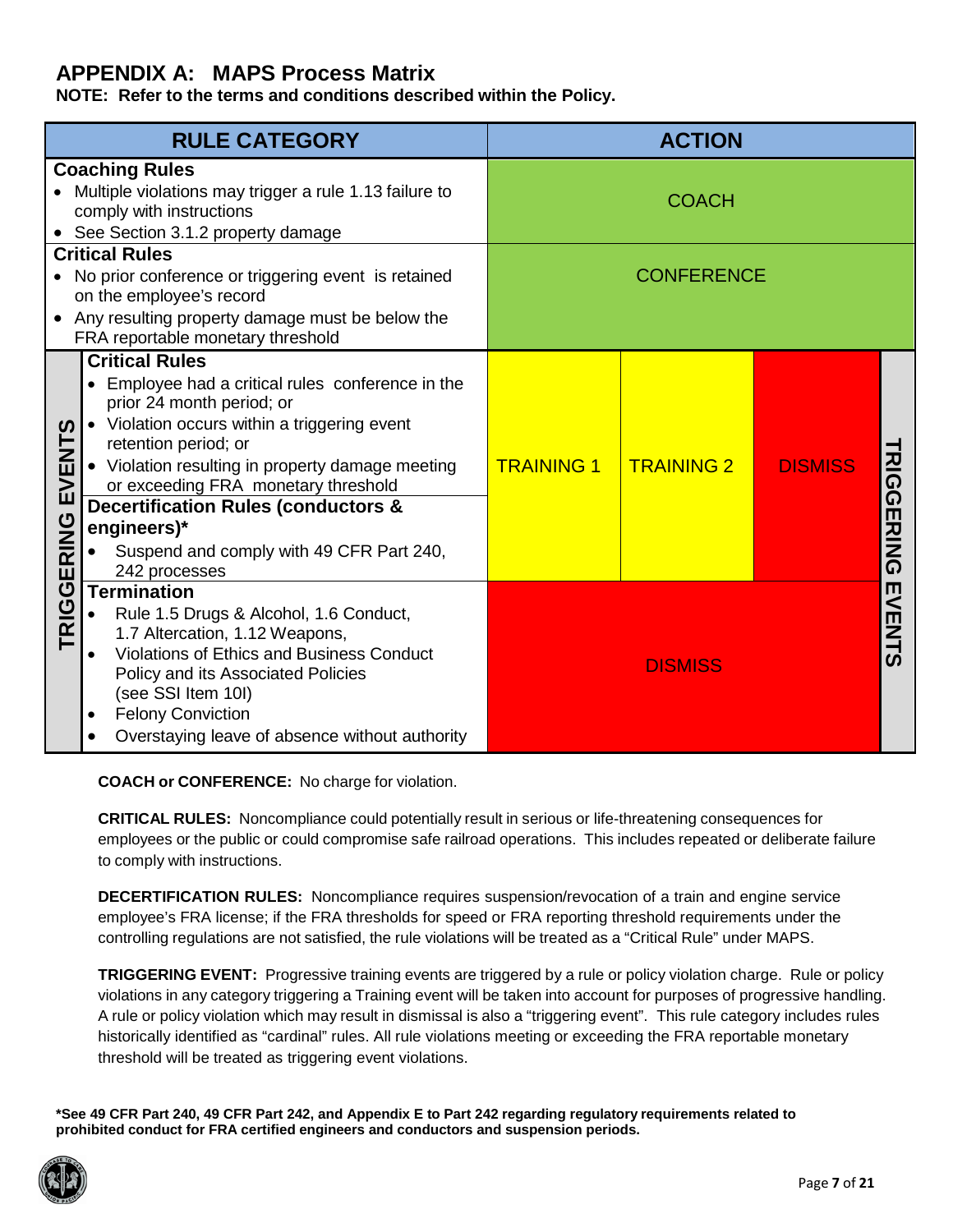### <span id="page-7-0"></span>**APPENDIX B: MAPS Frequently Asked Questions**

### **General**

#### **1) Why was the discipline policy changed?**

The policy was changed to reinforce the importance of safe and professional conduct through learning opportunities such as coaching, conferencing and training. The policy was also changed to have a single, consistent, system wide standard for alternatives to suspension from service for all agreement professionals. The objectives for changing the policy also included simplifying the progressive process for addressing performance and behavior issues.

#### **2) Does this policy constitute a labor agreement?**

No, this is a company policy.

## **Transition**

#### **3) What happens to SIP and other alternative discipline policies or programs?**

This new MAPS Policy replaces these programs. Employees who have participated in an alternative discipline program prior to MAPS will transition to MAPS (see **[Appendix](#page-13-0) D**).

#### **4) Will all suspensions from service be eliminated or reduced?**

No. FRA certified professionals remain subject to the legal mandates and suspension requirements found in the regulations. For violations in other rule categories, employees may be drug tested and sent home with pay for one day and will not be suspended from service.

#### **5) How will alleged rule or policy violations that occurred before the effective date of the new policy be handled at the time the policy is implemented?**

Incidents occurring prior to the effective date of this Policy will be handled under the discipline policy in effect at the time of the incident. Cases in progress on or after the date that the MAPS policy becomes effective will be managed to conclusion under the MAPS policy. The applicable collective bargaining agreement rules for disputing a rule or policy violation charge will not change under MAPS. Discipline issued prior to the effective date of MAPS will transition as described in Appendix D.

#### **6) Does proactive training count in the progression toward potential dismissal under the MAPS policy?**

No. Proactive training is not the result of a triggering event violation or charge. An employee can attend proactive training multiple times and it will become part of the employee's permanent record but is not considered remedial training under the MAPS policy.

## **Coaching, Conferencing, and Training**

#### **7) Is informal coaching eliminated by this policy?**

No. Managers are encouraged to provide agreement employees with positive feedback regarding their safe and professional work behaviors as well as coaching in lieu of formally charging an employee for an alleged rule violation in appropriate situations. Informal coaching events are not documented on the employee's record.

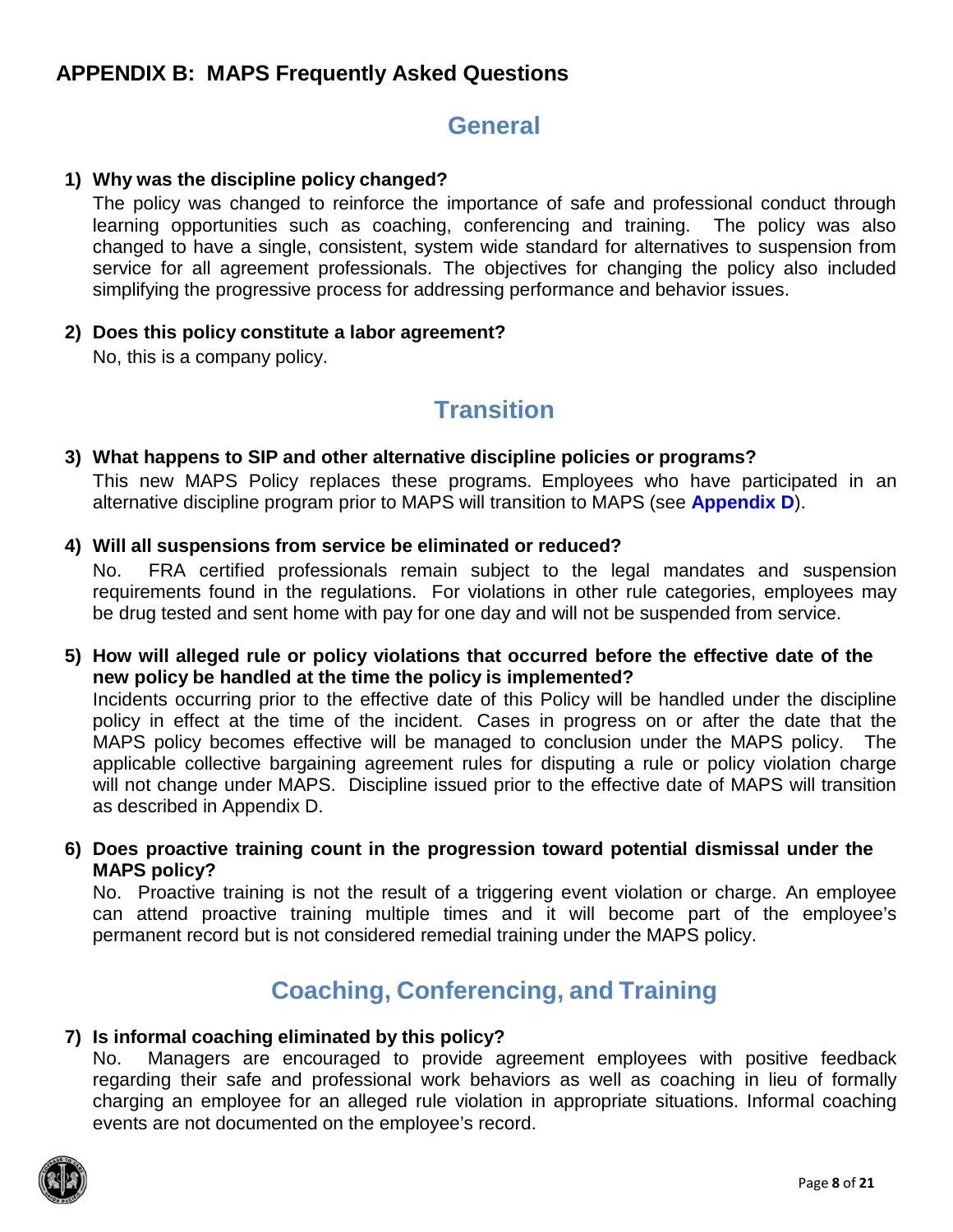#### **8) Has anything changed regarding handling for field testing failures?**

No. The requirements under the federal regulations and company testing policies have not changed. The systems used to administer testing will be used to document coaching events under MAPS.

#### **9) Will employees be charged with a rule violation for a documented coaching event?** No. Coaching events do not result in a charge notification that triggers a right to a formal hearing. See [Section 3.5.1.](#page-4-0)

#### **10)How many coaching events result in a charge for failure to comply with instructions?**

There is no specific number of events that will trigger a charge. A failure to comply charge will be based on periodic review of employees' testing/coaching history taking into account the nature of the rules, repeated events involving the same rule and/or behaviors indicating numerous failures to comply with operating rules after participating in coaching and training.

#### **11) Who is present at a conference?**

The agreement professional and the manager conducting the conference are in attendance. If the employee wants union representation in attendance, then it is the employee's responsibility to make the arrangements.

#### **12) How is a conference documented?**

A form signed by the manager and the employee is made part of the employee's work record by uploading the form into the Agreement Professional Document System (APDS).

#### **13) Who conducts required training events?**

A qualified manager designated by the department or service unit superintendent or equivalent department supervisor. Management also may have qualified agreement professional subject matter experts conduct portions of the training.

#### **14) How is training documented?**

Successful completion of training will be recorded electronically in the Learning Management System (LMS) and made a permanent part of the employee's training record.

#### **15) Are employees paid for time spent during a coaching, conference or training session?**

The sessions, including attendance at proactive MAPS training, will be conducted while the employee is on duty and under pay. The controlling collective bargaining agreements apply. Employees who are suspended due to a regulatory requirement will be paid at the straight time rate for attending mandatory training while in suspended status.

#### **16) If an employee is required to travel to attend training, will the employee be entitled to reimbursement for travel expenses if training takes place at a location other than the employee's reporting point?**

Yes, if the training takes place at an away-from-home terminal location. The Company will provide instructions regarding reimbursement for reasonable, necessary expenses.

#### **17) What if the employee fails to attend, actively participate or complete the training?**

The employee may be charged with failure to comply with instructions or insubordination. Failure to comply will move the employee to the next step in the MAPS Policy progression.

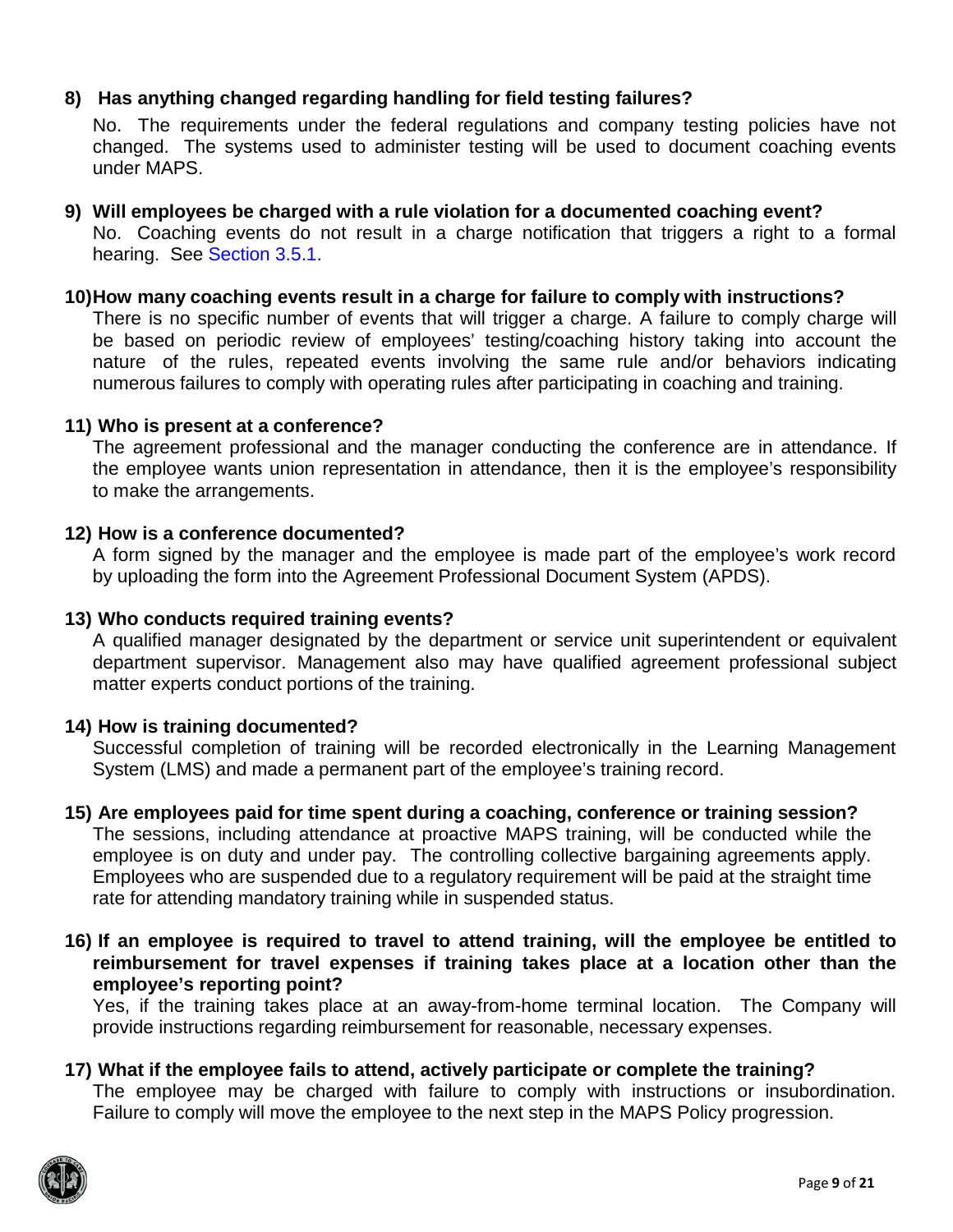**18) Will managers and employees be required to meet prior to the employee returning to active duty after rule violation requiring participation in a conference and/or training event?**

Yes. Employees may be sent home for the remainder of the day with pay and must meet with a supervising manager prior to returning to service. The manager will be responsible for ensuring the scheduling, completion, and documentation of any training events.

#### **19) If an employee commits a rule violation that only requires a conference, will the employee be sent home for the day with pay?**

If the employee is observed committing the rule violation, then the employee will be drug tested and sent home with pay. A conference with a manager must take place prior to returning to service

## **Rule and Policy Violation Handling**

#### **20) What happens if an employee is charged with failure to comply as the result of coaching rule violations?**

The employee will be required to participate in a conference with a manager. A single failure to comply may also result in additional training. Multiple 1.13 violations may result in a careless of safety, indifference to duty or other appropriate charge under Rule 1.6. Repeated testing failures will be reviewed periodically and approval by the Regional Vice President, appropriate Department Head or designee is required prior to charging the employee with potential violation of Rule 1.13 or 1.6.

Managers should use coaching rules 1.3.1, 1.3.2 and 1.3.3 as appropriate to reinforce the importance of compliance with rules, regulations, and instructions. Repeated failures to follow rules, regulations and instructions may warrant a 1.13 charge.

#### **21) Does a violation of a Company policy (see SSI 10I) result in a dismissal charge?**

Charges issued for violations of Company policies are governed under the terms and conditions of those policies. Depending on the circumstances surrounding a violation, the employee may be charged with dismissal or some lesser charge, such as failure to comply.

### **22) How is progressive handling of alleged rule or policy violations initiated?**

It is initiated when a charge notice for an investigation or hearing is issued.

#### **23) What are the retention periods for a rule or policy violation?**

Thirty-six month retention on the employee work record if a hearing is conducted and charges upheld or twenty-four months if the employee elects to waive a formal hearing.

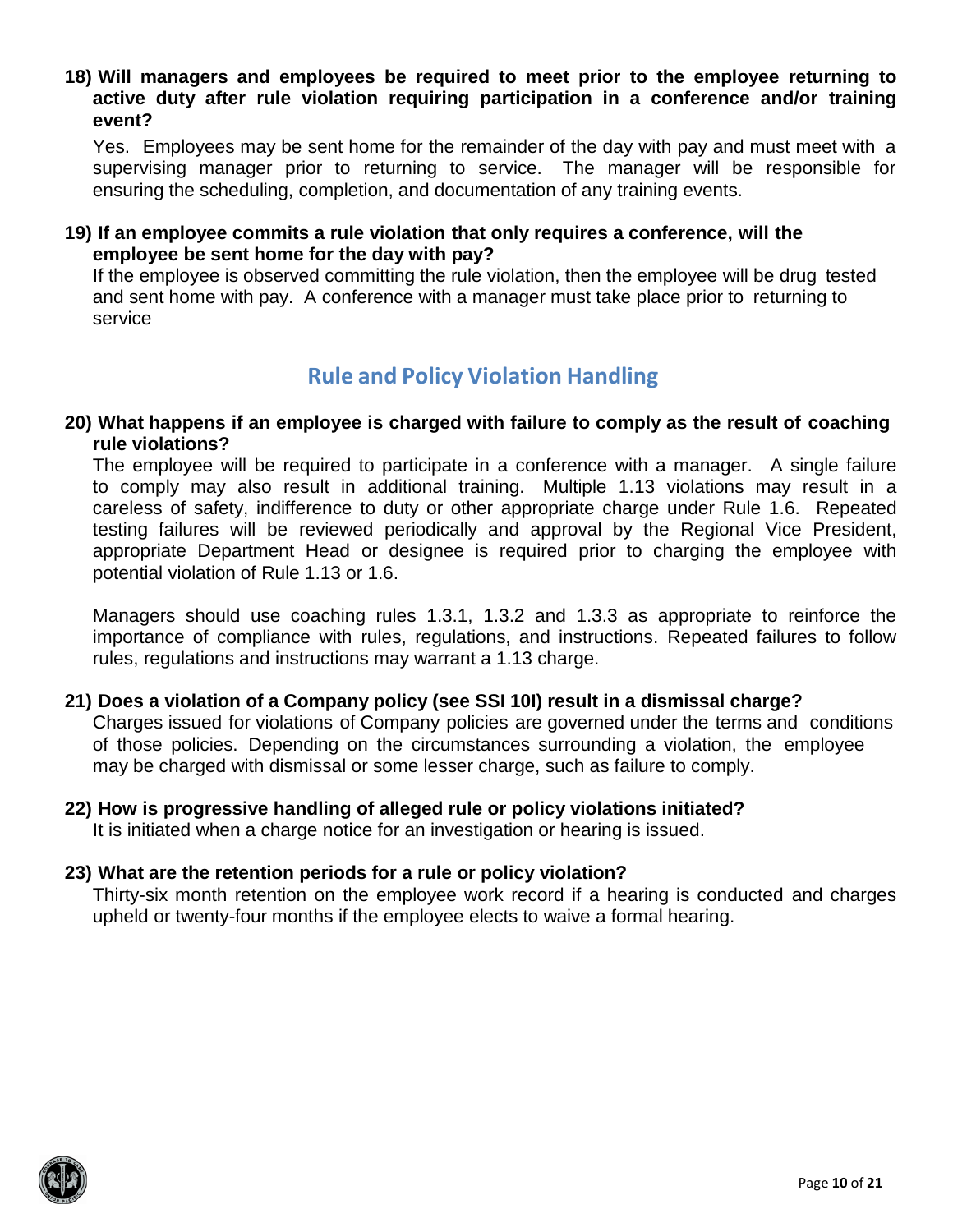#### **24) What if an employee triggers a second training event while on a 36 month retention period?**

If an employee's remaining retention period is greater than 24 months on their first triggering event as the consequence of a policy violation or a hearing in which the charge was upheld, and the employee triggers a second training event, then the employee moves to the next level of progression and the longer retention period will control.

For example, an employee is currently on Training 1 with 30 months remaining for 36 month retention. If that employee has another triggering event, and waives the hearing, the employee will progress to Training 2 with a 30 month retention period based on the date of the second violation. If the employee does not waive the hearing and charges are substantiated, the employee will progress to Training 2 with a new 36 month retention period, based on the date of the second violation.

#### **25) When does the record retention period for a rule or policy violation begin?**

It begins on the date of the event triggering the charge for a potential rule or policy violation. The anniversary date will be used to determine the end of the record retention period, e.g., a critical rule violation took place on March 1, 2014; the 24 month anniversary date is March 1, 2016.

**26) Does this policy change any time limits for initiating a charge or the right to an investigative hearing?**

No. Time limits and rights to hearings are controlled by applicable collective bargaining agreements and federal regulations.

**27) If a Rule 1.5, Drugs and Alcohol, violation coincides with another alleged rule violation, are the two violations handled together or separately?**

They are handled separately*.*

**28) Will an employee who tests positive for drugs or alcohol as the result of an incident involving a rule or policy violation resulting in remedial training or dismissal be eligible to participate in the Employee Assistance Program?**

No. The employee will be charged with violation of Rule 1.5 and, if proven, will be dismissed from service.

**29) In the event of multiple rules infractions related to a single event, how will the manager determine which course of action to follow, e.g., coaching, conference, training or termination?**

The highest level consequence, coaching, conference, training, or termination of employment, will control.

**30) May all train crew members be charged with responsibility for a decertification event, as defined by 49 CFR Parts 240/242, even if only one crew member's FRA certification is revoked?**

Yes. The rule violation will be handled as specified in **[Appendix](#page-6-0) A** of the Policy.

**31) How should rule violations that don't meet the FRA reporting or speed thresholds requiring decertification be treated?**

The incident should be handled as a 'Critical' rule violation

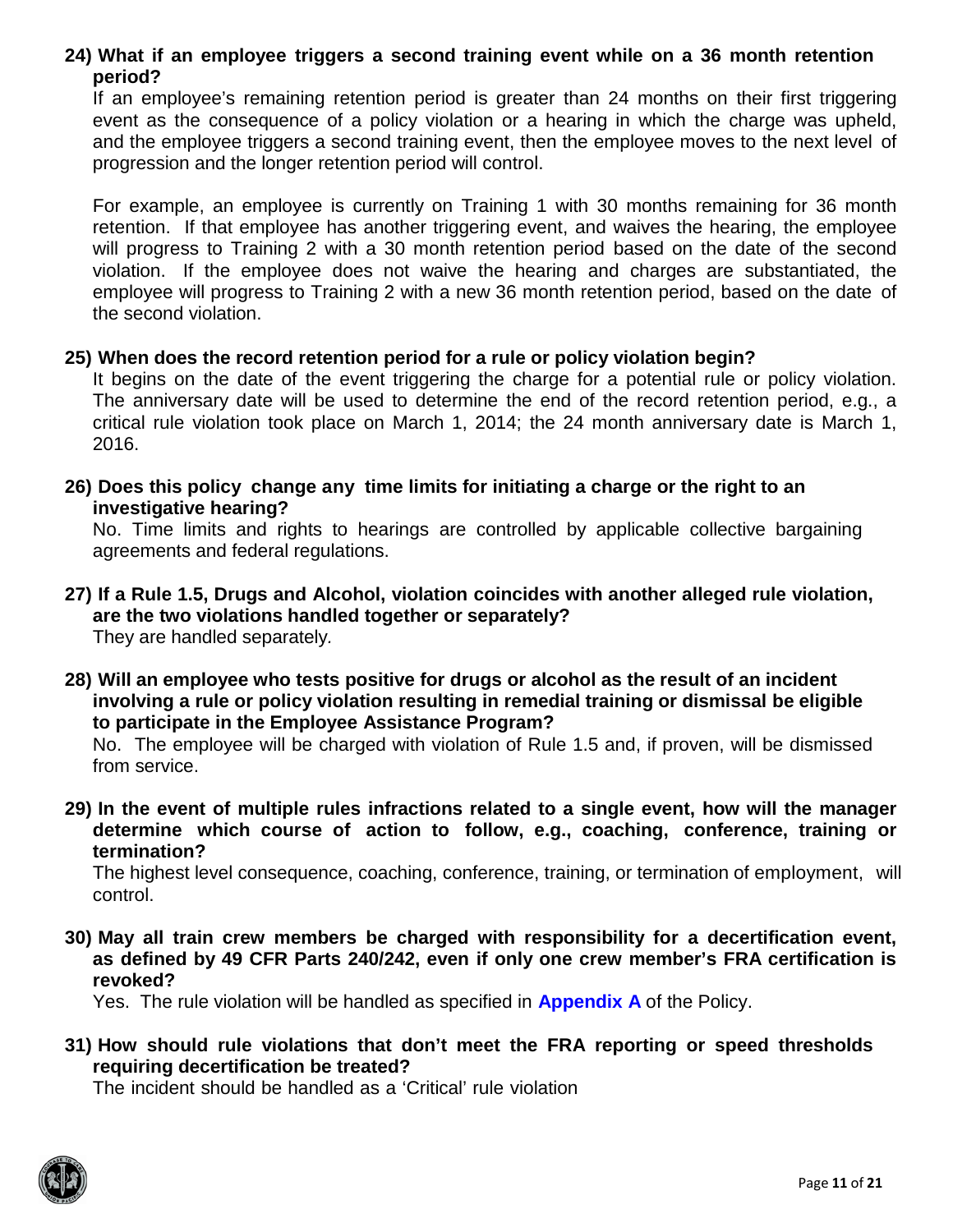- **32) How should a rules violation identified from a ride or an event recorder be treated?** If a decertification rule is potentially violated, the regulation governing decertification applies and will be handled in accordance with the MAPS progression. Non-decertification rules should be handled as coaching rule violations. If a review of the employee's testing record, Event recorder data, ride events or coaching record triggers a conference; the managers will schedule a conference at the earliest opportunity for failure to comply.
- **33) Will violations of the attendance policy be included in the progressive handling of policy violations under MAPS?**

No. Attendance polices will be managed separately**.**

## **Dismissal and Reinstatement**

#### **34) Can an employee be dismissed for a single rule or policy violation?**

Yes. An incident can be so egregious or have such serious consequences that the employee can be removed from service and charged with a safety or conduct rule or policy violation.

**35) How many times can a TE&Y professional's FRA certification be revoked before they are permanently dismissed from employment with the Company?**

One, two or three times based on whether the employee's record includes other rules violations under the MAPS progression. In addition, if an employee's FRA certification is revoked three or more times during the employee's career, regardless of which class of license the employee was working under, the employee's work record will be reviewed by the Superintendent and RVP and the employee may be subject to a Rule 1.6 charge.

#### **36) What happens if a dismissal is overturned by the labor board?**

The situation is dependent on whether the employee is exonerated or returned without pay. See [Section](#page-4-1) 3.7

#### **37) What training is required after decertification?**

Two-day rules class is required prior to returning to work in addition to participating in MAPS training. Employees will be paid during MAPS training and may be required to attend while suspended from service due to FRA decertification.

## **38) Can an employee still be terminated for being absent without authority or leave?**

Yes, pursuant to the terms and conditions of the controlling collective bargaining agreement.

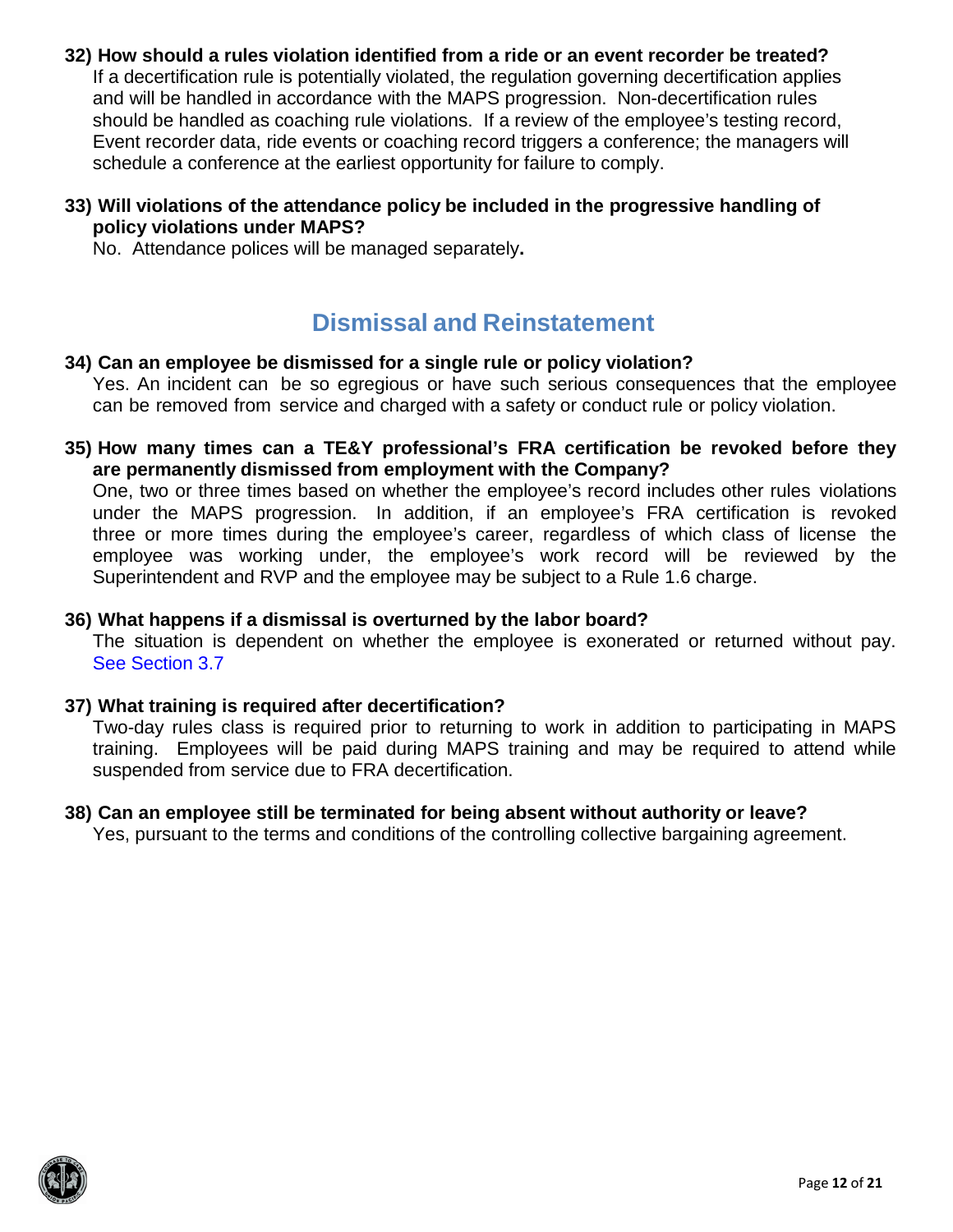### <span id="page-12-0"></span>**APPENDIX C: GLOSSARY**

**TRIGGERING EVENT:** Any rule or policy violation resulting in dismissal or remedial training under the MAPS progression. Employees who violate Rule 1.5, Drugs and Alcohol, in conjunction with a triggering event violation will not be eligible for a one time return to service opportunity through EAP and will be terminated from service.

**The following definitions, while not all inclusive or absolute, are intended to guide the determination of whether various acts by employees meet necessary criteria to be considered a violation of applicable Dismissal Rules:**

**ALTERCATION:** When an employee's actions cause or result in a quarrel characterized by physical activity such as pushing, shoving or fighting.

**CARELESS OF SAFETY:** When an employee's actions or failure to take action demonstrate an inability or an unwillingness to comply with safety rules as evidenced by repeated safety rules infractions. When an employee commits a specific rule(s) infraction that demonstrates a willful, flagrant, or reckless disregard for the safety of themselves, other employees, or the public.

**DISHONEST:** When an employee's actions or statements constitute lying, cheating, theft or deception.

**FELONY CONVICTION:** The conduct of an employee leading to the conviction of a felony in state or federal court is prohibited. Guilty pleas, diversion programs, deferred decisions or adjudication, and other alternative sentencing or adjudication procedures, regardless of local nomenclature, are considered convictions under this policy.

**FRAUD:** When an employee's actions or statements are intentional misrepresentations of fact for the purpose of deceiving others so as to secure unfair or unlawful gain.

**IMMORAL:** When an employee's actions are contrary to commonly accepted moral principles.

**INSUBORDINATION:** When an employee's actions or statements indicate a refusal (as opposed to a failure for cause) to carry out the instructions of a supervisor which are work, safety or policy related and which conform to accepted Company and industry practice, or when an employee demonstrates gross disrespect towards a supervisor. **NOTE:** Any failure to comply with Union Pacific's Drug and Alcohol Policy will be considered insubordination.

**NEGLIGENT:** An employee demonstrates negligence when his or her actions or failure to take action causes, or contributes to, the harm or risk of harm to the employee, other employees, the general public or company property.

**QUARRELSOME:** When an employee's continued behavior is inclined or disposed toward an angry verbal confrontation with others in the workplace.

**THEFT:** When an employee's action is intended to and/or results in the taking and/or removing of property or other items of value from the Company, its customers, or other employees without proper authority.

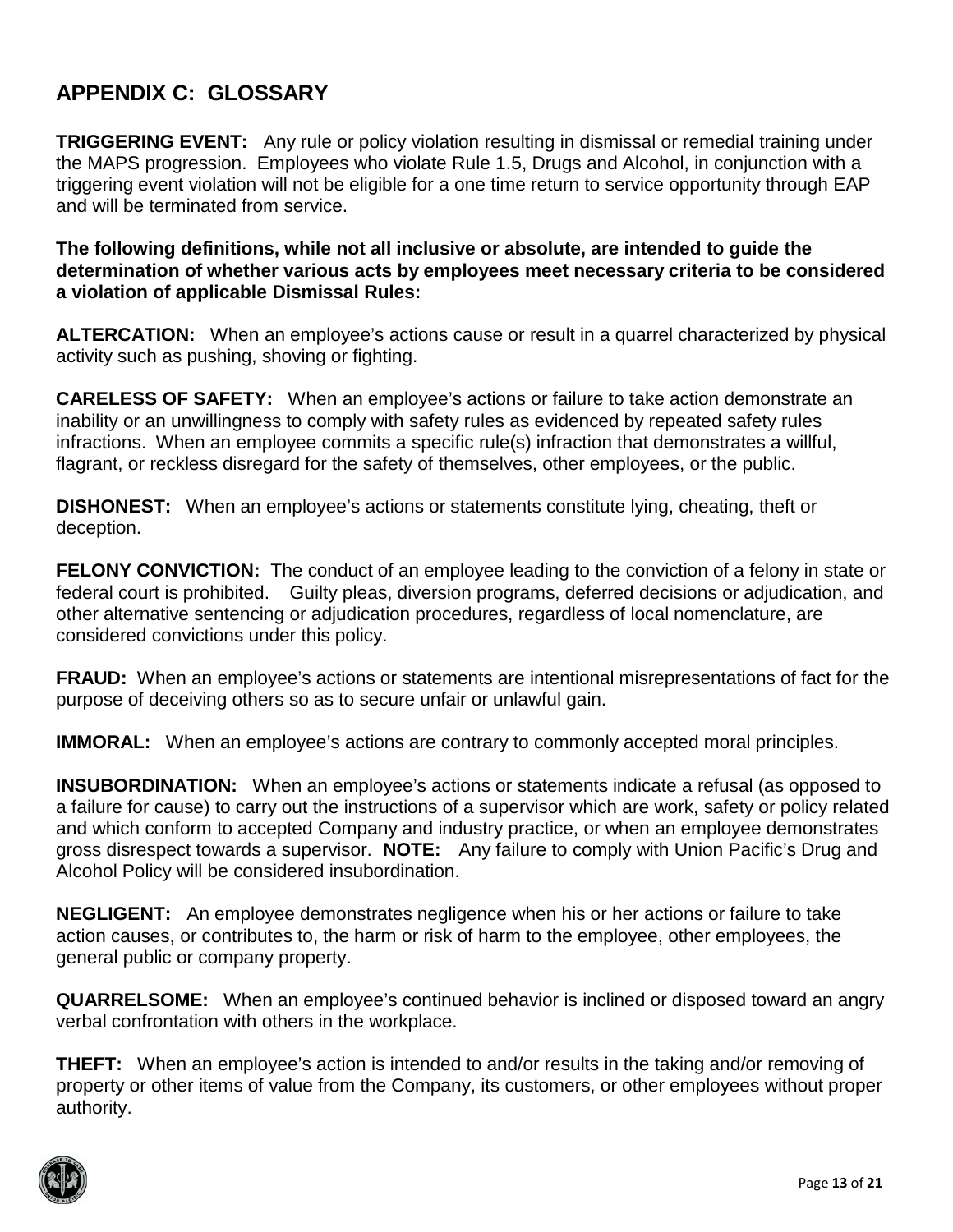## <span id="page-13-0"></span>**APPENDIX D: Discipline Transition Plan to MAPS**

#### **Discipline Level**

Discipline levels under UPGRADE and alternative discipline programs (SIP/SAP) will be transitioned according to the guidelines below based on current level at the date of transition.

| <b>Current Level</b> | <b>MAPS Status</b>     | <b>Next Triggering Event</b> |
|----------------------|------------------------|------------------------------|
| <b>UPGRADE</b>       |                        |                              |
| Level $0 - 2$        | No progression         |                              |
| Level 3*             | Conference             | <b>MAPS Training 1</b>       |
| Level 4/4C/4D*       | <b>MAPS Training 1</b> | <b>MAPS Training 2</b>       |
| SIP/SAP              |                        |                              |
| SIP1/SAP1 (Level 3)  | Conference             | <b>MAPS Training 1</b>       |
| SIP1/SAP1 (Level 4+) | <b>MAPS Training 1</b> | <b>MAPS Training 2</b>       |
| SIP2/SAP2            | <b>MAPS Training 2</b> | Dismissal                    |

\*Employees with a Level 3/4/4C rule violation that was handled through coaching or conference and did not result in SIP/SAP training will be at a Conference Level in MAPS.

#### **Retention Period**

Retention periods under UPGRADE and alternative discipline programs will be transitioned according to the guidelines below

| <b>Original Retention</b><br><b>Period</b>  | <b>Time Served on Current</b><br><b>Retention Period</b> | <b>MAPS Retention Period</b>                                                                                                                                                                                                                                                                                                |
|---------------------------------------------|----------------------------------------------------------|-----------------------------------------------------------------------------------------------------------------------------------------------------------------------------------------------------------------------------------------------------------------------------------------------------------------------------|
| Greater than two (2)                        | Two (2) years or more                                    | Event does not transition to MAPS                                                                                                                                                                                                                                                                                           |
| years                                       | Less than two (2) years                                  | The difference between two years and the time served<br>on current retention period. For example, if a retention<br>period was set at 7 years, and an employee has served<br>15 months (1.25 years) of the retention, that employee<br>will have 9 months (.75 years) remaining when the<br>record is transitioned to MAPS. |
| Two years (2) or less<br>than two (2) years | Any amount                                               | Time remaining on original retention period                                                                                                                                                                                                                                                                                 |

Retention for employees covered under the Intermodal Containers Transfer Facility (ICTF) Collective Bargaining Agreement will transition to MAPS on retention scheduled pursuant to the ICFT agreement

*NOTE: UPGRADE Level 4 violations resulting from a single event will transition to MAPS Status of MAPS Training, 1 as described in the Discipline Level table above. The employee will remain at MAPS Training 1 for the remainder of his or her retention period, as described in the Retention Period table above, unless he/she has a subsequent triggering event in that retention period resulting in a change in MAPS status. Otherwise, he/she will remain at MAPS Training 1 until the retention period has expired. See Appendix B, Question and Answer 5.*

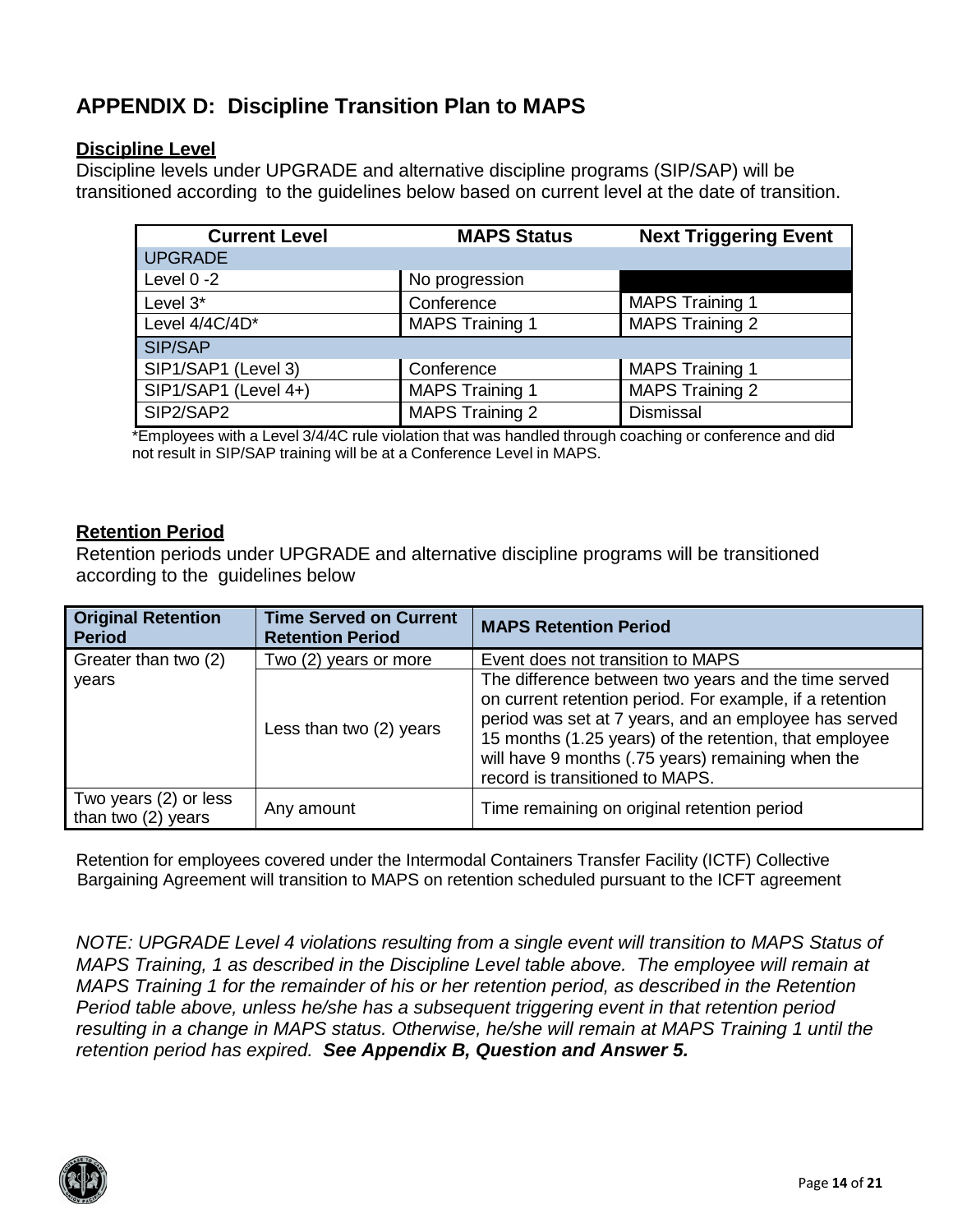## <span id="page-14-0"></span>**APPENDIX E: Rules Matrix**

Note: The rules and/or policies in effect at the time of the incident are controlling. Please refer to the applicable General Orders, and other official publications of policy or instructions.

\*Violation of rules not listed should be treated as a coaching or conference event unless the violation results in property damage meeting or exceeding the FRA reportable damage threshold or as described in Section 3.1.2.

| <b>RULE</b><br>CATEGORY <sup>1</sup> | <b>RESPONSIBLE RAILROAD</b><br><b>PROFESSIONALS</b> | <b>RULE</b>                                           | <b>DESCRIPTION</b>                                                                                      |
|--------------------------------------|-----------------------------------------------------|-------------------------------------------------------|---------------------------------------------------------------------------------------------------------|
| <b>Critical Rules</b>                | <b>ALL EMPLOYEES</b>                                | <b>Rule</b>                                           | <b>Triggering Events</b>                                                                                |
|                                      |                                                     | 1.13                                                  | Reporting and Complying with Instructions                                                               |
|                                      |                                                     | 74.3                                                  | Cell Phone/Electronic Device                                                                            |
|                                      |                                                     | 74.5                                                  | <b>Seat Belts</b>                                                                                       |
|                                      |                                                     |                                                       | Violations that result in property damage meeting or<br>exceeding the FRA reportable monetary threshold |
|                                      | <b>TRANSPORTATION</b>                               | <b>Rule</b>                                           | <b>Triggering Events</b>                                                                                |
|                                      |                                                     | 1.47                                                  | Failure to Maintain Conductor's Log (Missing entries)                                                   |
|                                      |                                                     | 2.21                                                  | Electronic Devices                                                                                      |
|                                      |                                                     | 5.13                                                  | <b>Blue Signal Protection</b>                                                                           |
|                                      |                                                     | 6.5                                                   | <b>Shoving Movements</b>                                                                                |
|                                      |                                                     | 6.25                                                  | Movement Against the Current of Traffic                                                                 |
|                                      |                                                     | 6.27                                                  | <b>Restricted Speed</b>                                                                                 |
|                                      |                                                     | 6.28                                                  | Movement on Other Than Main Track                                                                       |
|                                      |                                                     | 6.5.1                                                 | Remote Control Movements (Unprotected Shove)                                                            |
|                                      |                                                     | 6.7                                                   | Remote Control Zone (Fouling an active RCL zone without<br>permission)                                  |
|                                      |                                                     | 6.7A                                                  | Remote Control Zone - System Special Instructions<br>(Failure to maintain a zone log when required)     |
|                                      |                                                     | 7.1                                                   | Switching Safely and Efficiently                                                                        |
|                                      |                                                     | 7.6<br>32.1.1<br>32.1.2<br>32.1.3<br>32.1.4<br>32.2.1 | Securing cars, engines, trains, etc.                                                                    |
|                                      |                                                     | 8.2<br>8.20<br>8.3<br>8.8<br>8.9.1                    | Switches and Derails (not resulting in FRA reportable<br>incident)                                      |
|                                      |                                                     | 9.5                                                   | <b>Stop Signal</b>                                                                                      |
|                                      |                                                     | 9.15                                                  | <b>Track Permits</b>                                                                                    |
|                                      |                                                     | 10.1                                                  | Authority to Enter CTC Limits                                                                           |
|                                      |                                                     | <b>15.2 Form</b><br>B                                 | Protection by Track Bulletin Form B                                                                     |

Page **15** of **21**



<span id="page-14-1"></span><sup>&</sup>lt;sup>1</sup> Employees who do not have any Critical Rule Category triggering events retained on their record will not be charged with a rule or policy violation and will be required to participate in a conference with a manager. If rule violation results in property damage or exceeding the current FRA reportable property damage threshold, the rule violation will be handled as a triggering event.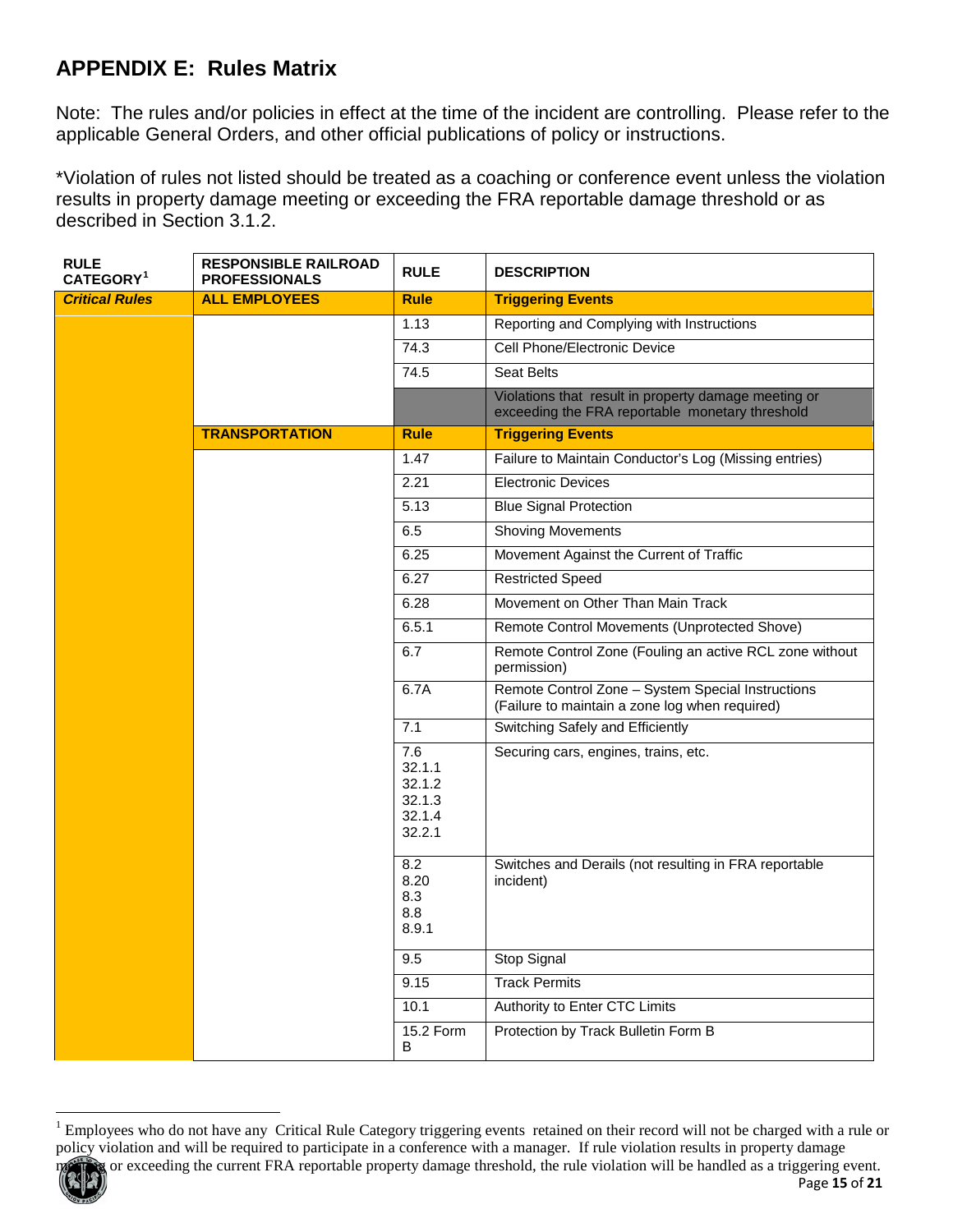|                                                                                                                                    | 35.3.3<br>35.4.1<br>35.4.3<br>35.4.4<br>35.4.5 | <b>RCL Operations</b>                                                    |
|------------------------------------------------------------------------------------------------------------------------------------|------------------------------------------------|--------------------------------------------------------------------------|
|                                                                                                                                    | 81.2.2                                         | Sufficient Distance (Failure to separate equipment required<br>distance) |
|                                                                                                                                    | 81.4.2                                         | Getting on and off Moving Equipment                                      |
|                                                                                                                                    | 81.5.4                                         | <b>Understanding Between Crew Members</b>                                |
|                                                                                                                                    | 81.8.1                                         | Avoiding Fouling Hazards                                                 |
|                                                                                                                                    | 81.13.1                                        | Working Between Equipment                                                |
|                                                                                                                                    | 81.13.2                                        | Coupler Adjustment (use of feet to adjust coupler)                       |
|                                                                                                                                    | Item 8                                         | Heavy and Mountain Grade Operations                                      |
|                                                                                                                                    | Item10K/8.3                                    | Switch left open in non-signaled territory                               |
| <b>MAINTENANCE OF WAY/</b><br><b>ENGINEERING</b>                                                                                   | <b>Rule</b>                                    | <b>Triggering Events</b>                                                 |
| <b>EMPLOYEES</b>                                                                                                                   | 32.1.4                                         | Operating & Air Brake Instructions (applies to any MofW or               |
|                                                                                                                                    | <b>Brandt Truck</b>                            | work equipment handling rail cars)                                       |
|                                                                                                                                    | 42.2.2                                         | <b>Other Speed Requirements</b>                                          |
|                                                                                                                                    | 42.3                                           | Main Track Authorization                                                 |
|                                                                                                                                    | 42.6                                           | <b>Grade Crossings</b>                                                   |
|                                                                                                                                    | 74.6.1                                         | Back-Up Moves                                                            |
|                                                                                                                                    | 78.8                                           | Operating Booms Near Power Lines                                         |
|                                                                                                                                    | 122.0                                          | <b>Bridge Worker Safety</b>                                              |
|                                                                                                                                    | 135.0                                          | Lockout/Tagout Process for Roadway Machines and Work<br>Equipment        |
|                                                                                                                                    | 136.0                                          | On-Track Safety                                                          |
|                                                                                                                                    |                                                |                                                                          |
|                                                                                                                                    | 137.0                                          | Working at or Around Grade Crossings                                     |
|                                                                                                                                    | 138.3.11                                       | <b>Rigging Loads</b>                                                     |
| <b>MAINTENANCE OF WAY/</b><br><b>ENGINEERING</b><br><b>EMPLOYEES</b><br><b>GCOR &amp; MOW Rules</b>                                | <b>Rule</b>                                    | <b>Triggering Events</b>                                                 |
|                                                                                                                                    | 2.21                                           | Electronic Devices                                                       |
|                                                                                                                                    | 5.4                                            | Flags for Temporary Track Conditions                                     |
|                                                                                                                                    | 7.6/43.5                                       | Securing Cars, Engines, Trains, etc.                                     |
|                                                                                                                                    | 40.6/6.2.1                                     | <b>Train Location</b>                                                    |
|                                                                                                                                    | 40.6/6.5                                       | Handling Cars Ahead of Engine                                            |
|                                                                                                                                    | 40.6/6.21.1                                    | <b>Protection Against Defects</b>                                        |
|                                                                                                                                    | 40.15/15.2                                     | Protection by Track Bulletin Form B                                      |
|                                                                                                                                    | 40.8/8.2                                       | <b>Position of Switches</b>                                              |
|                                                                                                                                    | 56.1.3                                         | <b>Compromising Signal Safety</b>                                        |
| <b>MAINTENANCE OF</b><br><b>WAY/ENGINEERING</b><br><b>EMPLOYEES Engineering</b><br><b>Track Maintenance Field</b><br><b>Manual</b> | <b>Rule</b>                                    | <b>Triggering Events</b>                                                 |
|                                                                                                                                    | 4.13                                           | Field Welding (Thermite)                                                 |
|                                                                                                                                    | 4.18                                           | Rail Defects                                                             |

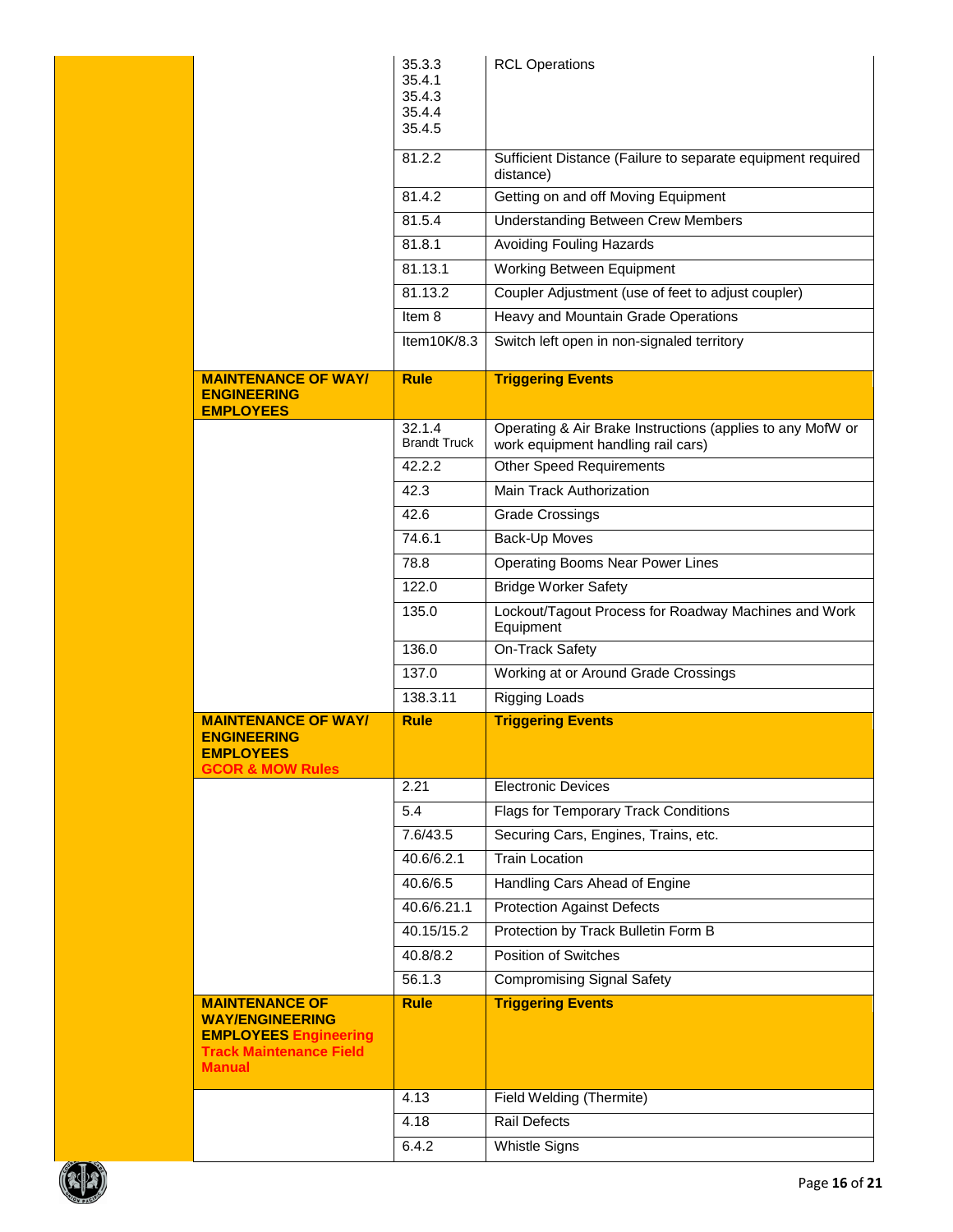|                                                                                                                | 6.4.3       | <b>Standard Highway Crossing Signs (Crossbucks)</b>                                    |  |  |
|----------------------------------------------------------------------------------------------------------------|-------------|----------------------------------------------------------------------------------------|--|--|
|                                                                                                                | 7.0         | <b>Track Buckling Prevention Guidelines</b>                                            |  |  |
|                                                                                                                | 8.2         | Standards and Compliance                                                               |  |  |
|                                                                                                                | 8.6.17      | <b>Torch Cut Rail</b>                                                                  |  |  |
| <b>MAINTENANCE OF</b><br><b>WAY/ENGINEERING</b><br><b>EMPLOYEES Engineering</b><br><b>Fire Prevention Plan</b> | <b>Rule</b> | <b>Triggering Events</b>                                                               |  |  |
|                                                                                                                | 2.0         | Job Briefings                                                                          |  |  |
|                                                                                                                | 4.1         | Not conducting/documenting a fire risk assessment prior to<br>hot work being conducted |  |  |
|                                                                                                                | 5.1.2       | Not complying when fire risk is high                                                   |  |  |
|                                                                                                                | 5.2.3       |                                                                                        |  |  |
|                                                                                                                | 5.3.2       |                                                                                        |  |  |
|                                                                                                                | 5.4.3       |                                                                                        |  |  |
|                                                                                                                | 5.5.3       |                                                                                        |  |  |
|                                                                                                                | 5.6         |                                                                                        |  |  |
| <b>INTERMODAL</b>                                                                                              | <b>Rule</b> | <b>Triggering Events</b>                                                               |  |  |
| <b>OPERATIONS</b>                                                                                              | 2.21        | <b>Electronic Devices</b>                                                              |  |  |
|                                                                                                                | 5.13        | Blue flag protection: Working in/on rolling equipment under<br>blue flag               |  |  |
|                                                                                                                | 7.6         | Securing Cars, Engines, Trains etc.                                                    |  |  |
|                                                                                                                | 32.1.1      |                                                                                        |  |  |
|                                                                                                                | 32.1.2      |                                                                                        |  |  |
|                                                                                                                | 32.1.3      |                                                                                        |  |  |
|                                                                                                                | 32.1.4      |                                                                                        |  |  |
|                                                                                                                | 32.2.1      |                                                                                        |  |  |
|                                                                                                                | 74.12       | Off Road Vehicles: Operating ATV's, etc                                                |  |  |
|                                                                                                                | 81.23       | <b>Lockout Protection Required</b>                                                     |  |  |
|                                                                                                                | 83.1.6      | Adjustment of Containers on Chassis                                                    |  |  |
|                                                                                                                | 83.1.9      | Intermodal Equipment Maintenance Repair Lockout /<br><b>Tagout Procedures</b>          |  |  |
|                                                                                                                | 83.2.1      | Speed Limits on Ramp                                                                   |  |  |
|                                                                                                                | 83.2.2      | Observing Stop Signs/Stop Lines                                                        |  |  |
|                                                                                                                | 83.3.2      | Overhead Lifting                                                                       |  |  |
|                                                                                                                | 83.3.4      | Staying Clear of a Suspended Load                                                      |  |  |
|                                                                                                                | 83.3.5      | Getting On and Off Intermodal Cars                                                     |  |  |
|                                                                                                                | 83.3.8      | <b>Crossing Platforms</b>                                                              |  |  |
|                                                                                                                | 83.4.2      | King Pin: Inspect to ensure locked                                                     |  |  |
|                                                                                                                | 83.4.3      | Loading Container on Flat Car (COFC)                                                   |  |  |
|                                                                                                                | 83.4.5      | Hitches                                                                                |  |  |
|                                                                                                                | 83.5.4      | <b>Securing Containers</b>                                                             |  |  |
| <b>MECHANICAL</b><br><b>LOCOMOTIVE DEPT</b>                                                                    | <b>Rule</b> | <b>Triggering Events</b>                                                               |  |  |
|                                                                                                                | 2.21        | <b>Electronic Devices</b>                                                              |  |  |
|                                                                                                                | 5.13        | Blue Signal Protection of Workmen                                                      |  |  |
|                                                                                                                |             |                                                                                        |  |  |
|                                                                                                                | 6.5<br>7.6  | <b>Shoving Movements</b><br>Securing Cars or Engines                                   |  |  |

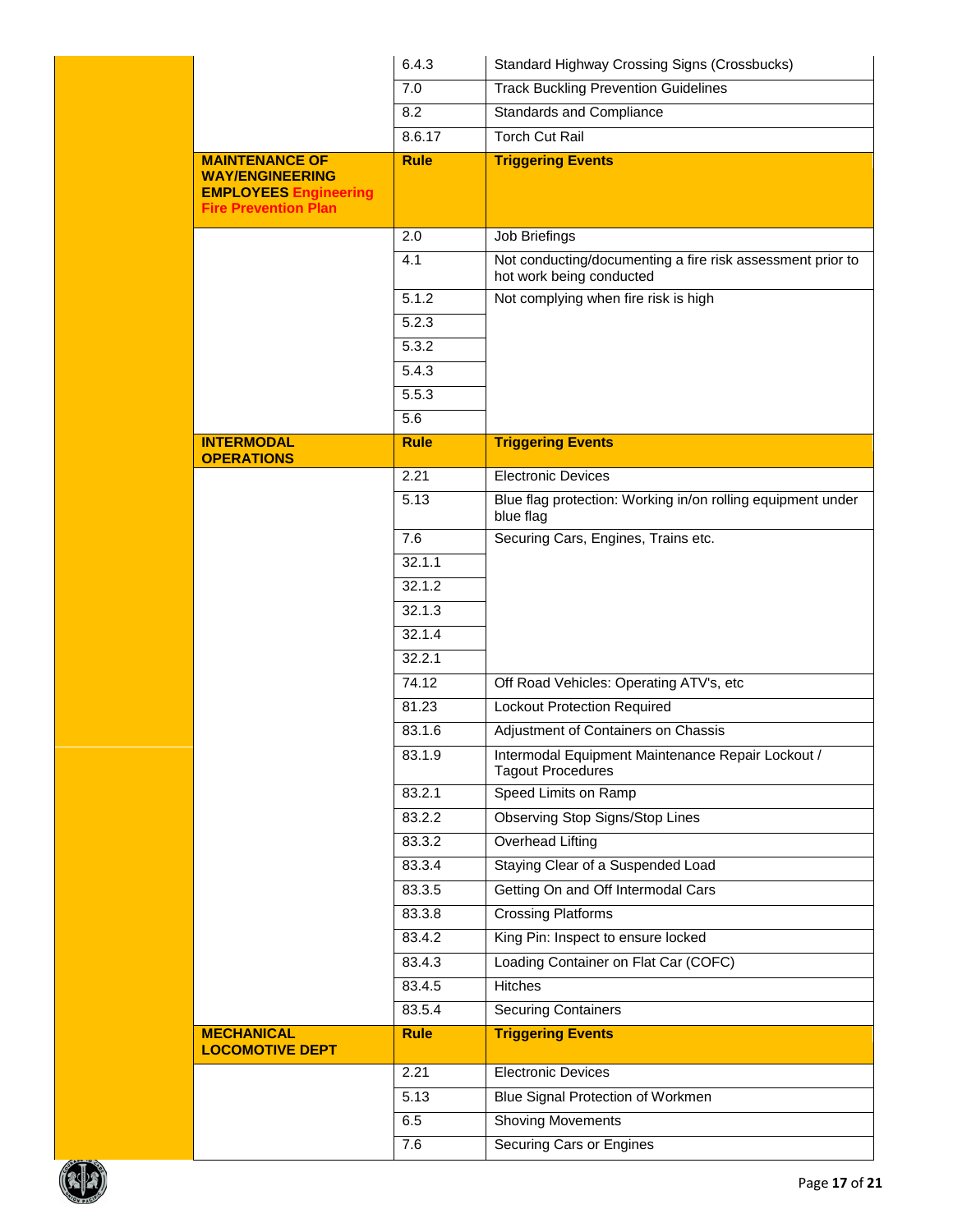|                                            | 8.2<br>8.20        | Switches and Derails (not resulting in FRA reportable<br>incident) |
|--------------------------------------------|--------------------|--------------------------------------------------------------------|
|                                            | 78.2               | Lockout/Tagout                                                     |
|                                            | 80.14              | <b>Fall Protection</b>                                             |
|                                            | 81.4.2             | Moving Equipment                                                   |
|                                            | 81.8.3             | <b>Impaired Clearances</b>                                         |
|                                            | 81.10.2            | <b>Using Mobile Equipment</b>                                      |
|                                            | 81.10.3            | <b>Using Locomotive</b>                                            |
|                                            | 81.10.4            | One Person Operations                                              |
| <b>MECHANICAL CAR DEPT</b>                 | <b>Rule</b>        | <b>Triggering Events</b>                                           |
|                                            | 2.21               | <b>Electronic Devices</b>                                          |
|                                            | 5.13               | Blue Signal Protection of Workmen                                  |
|                                            | 7.6                | Securing Cars or Engines                                           |
|                                            | 8.2<br>8.20        | Switches and Derails (not resulting in FRA reportable<br>incident) |
|                                            | 74.12              | Off Road Vehicles                                                  |
|                                            | 76.3.14            | Jacking Equipment                                                  |
|                                            | 76.3.15            | Securing Jacketed Equipment                                        |
|                                            | 78.2               | Lockout/Tagout                                                     |
|                                            | 80.14              | <b>Fall Protection</b>                                             |
|                                            | 81.4.2             | Moving Equipment                                                   |
|                                            | 81.10.2            | <b>Using Mobile Equipment</b>                                      |
|                                            | 81.10.4            | <b>One Person Operations</b>                                       |
|                                            | 81.15              | Car Doors                                                          |
| <b>SUPPLY/TELECOM</b><br><b>DEPARTMENT</b> | <b>Rule</b>        | <b>Triggering Events</b>                                           |
|                                            | 70.6               | Lifting and Moving Material                                        |
|                                            | 74.2               | <b>Driver Requirements</b>                                         |
|                                            | $\overline{7}$ 4.6 | Back up Moves - Telecom                                            |
|                                            | 75.3               | Loading and Unloading Tractor Trailers                             |
|                                            | 75.7/136.0         | Forklifts - Supply/On Track Safety - Telecom                       |

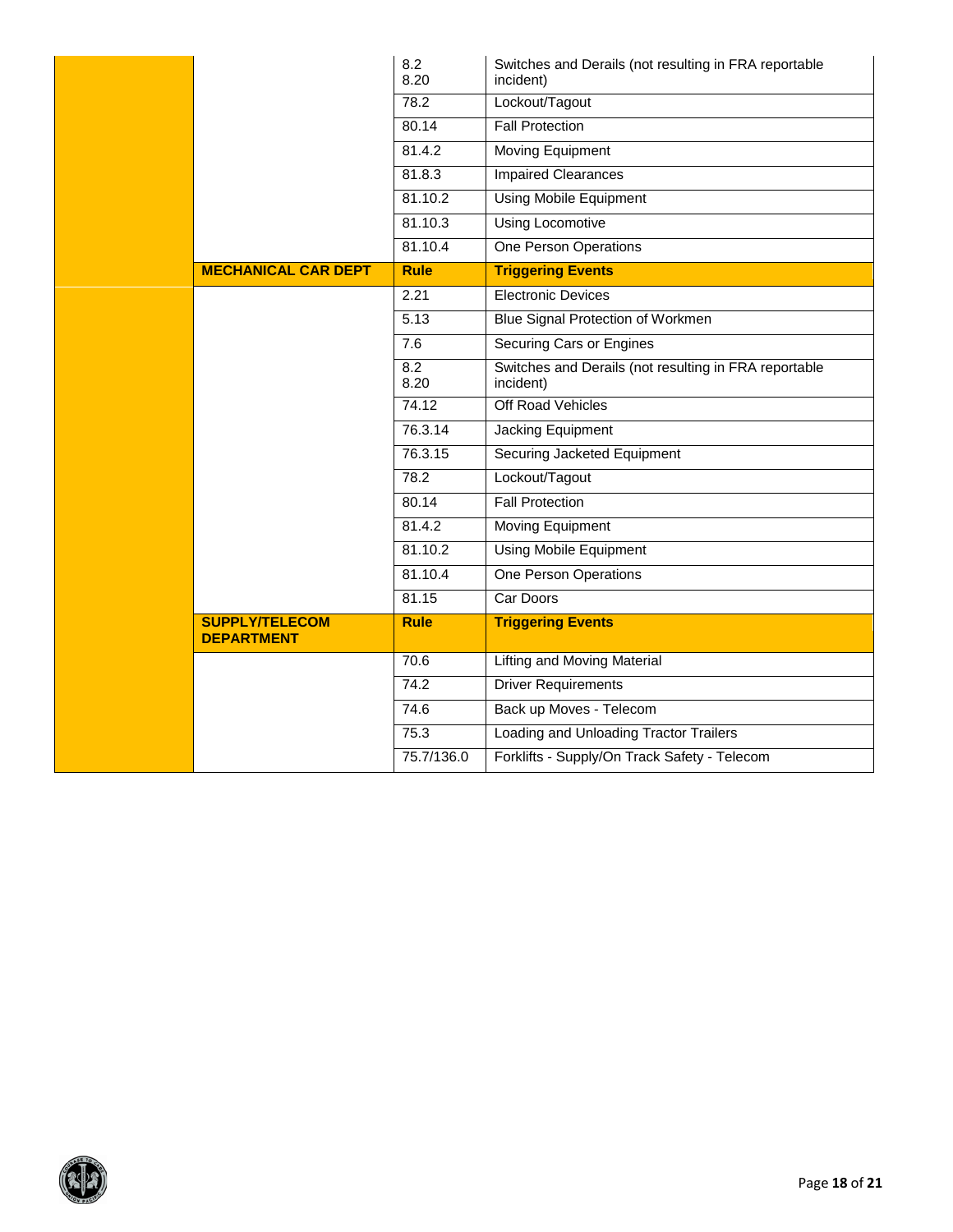#### **DECERTIFICATION EVENTS (CERTIFIED ENGINEERS AND CONDUCTORS): Rule violations that do not result in revocation of FRA certification are treated as a Critical Rule under MAPS.**

| <b>RULE/EVENT</b><br><b>CATEGORY</b> | <b>FRA Regulation Applies to</b><br><b>Certified Engineers and</b><br><b>Conductors</b> | <b>RULE</b>              | <b>DESCRIPTION</b>                                                                             |
|--------------------------------------|-----------------------------------------------------------------------------------------|--------------------------|------------------------------------------------------------------------------------------------|
| <b>Decertification</b>               | 240.117(e)(1)<br>242.403(e)(1)                                                          |                          | Stop before passing signal                                                                     |
|                                      |                                                                                         | 5.4.7                    | Display of Red Flag or Red Light                                                               |
| <b>Triggering Events</b>             |                                                                                         | 9.5                      | Where Stop Must be Made                                                                        |
|                                      | 240.117(e)(2)<br>242.403(e)(2)                                                          |                          | <b>Speed/Restricted Speed</b>                                                                  |
|                                      |                                                                                         | 6.27                     | Movement at Restricted Speed<br>(When the Violation Results in a FRA Reportable Incident)      |
|                                      |                                                                                         | 6.28                     | Movement on Other than Main Track<br>(When the Violation Results in a FRA Reportable Incident) |
|                                      |                                                                                         | 6.31                     | Maximum Authorized Speed (exceeds speed by 10 MPH)                                             |
|                                      | 240.117(e)(3)<br>242.403(e)(3)                                                          |                          | <b>Air Brake Test</b>                                                                          |
|                                      |                                                                                         | 30.3.2                   | <b>Initial Terminal Air Brake Test</b>                                                         |
|                                      |                                                                                         | 30.4.1                   | 1000 Mile Inspection Tests                                                                     |
|                                      |                                                                                         | 30.5.1                   | <b>Transfer Train</b>                                                                          |
|                                      |                                                                                         | 30.7.1                   | Application of Release Test                                                                    |
|                                      |                                                                                         | 38.1.2<br>thru<br>38.1.5 | Passenger/Commuter Brake Tests                                                                 |
|                                      | 240.117(e)(4)<br>242.403(e)(4)                                                          |                          | <b>Main Track Authorization</b>                                                                |
|                                      |                                                                                         | 6.3                      | <b>Main Track Authorization</b>                                                                |
|                                      |                                                                                         | 15.2                     | Protection by Track Bulletin Form B                                                            |
|                                      |                                                                                         | 6.32.2                   | <b>Automatic Warning Device</b>                                                                |
|                                      |                                                                                         | SSI Item<br>13.8.2       | Action 1 - Failure to Stop                                                                     |
|                                      | 240.117(e)(5)<br>242.403(e)(12)                                                         |                          | <b>Tampering</b>                                                                               |
|                                      |                                                                                         | 1.23.1                   | <b>Locomotive Mounted Safety Devices</b>                                                       |
|                                      |                                                                                         | 35.3.1                   | <b>Operator Equipment</b>                                                                      |
|                                      | 240.117(e)(6)<br>242.403(e)(12)                                                         |                          | <b>Drug and Alcohol</b>                                                                        |
|                                      |                                                                                         | 1.5                      | Drug and Alcohol                                                                               |
|                                      |                                                                                         |                          | (FRA Test, blood alcohol 0.04)                                                                 |

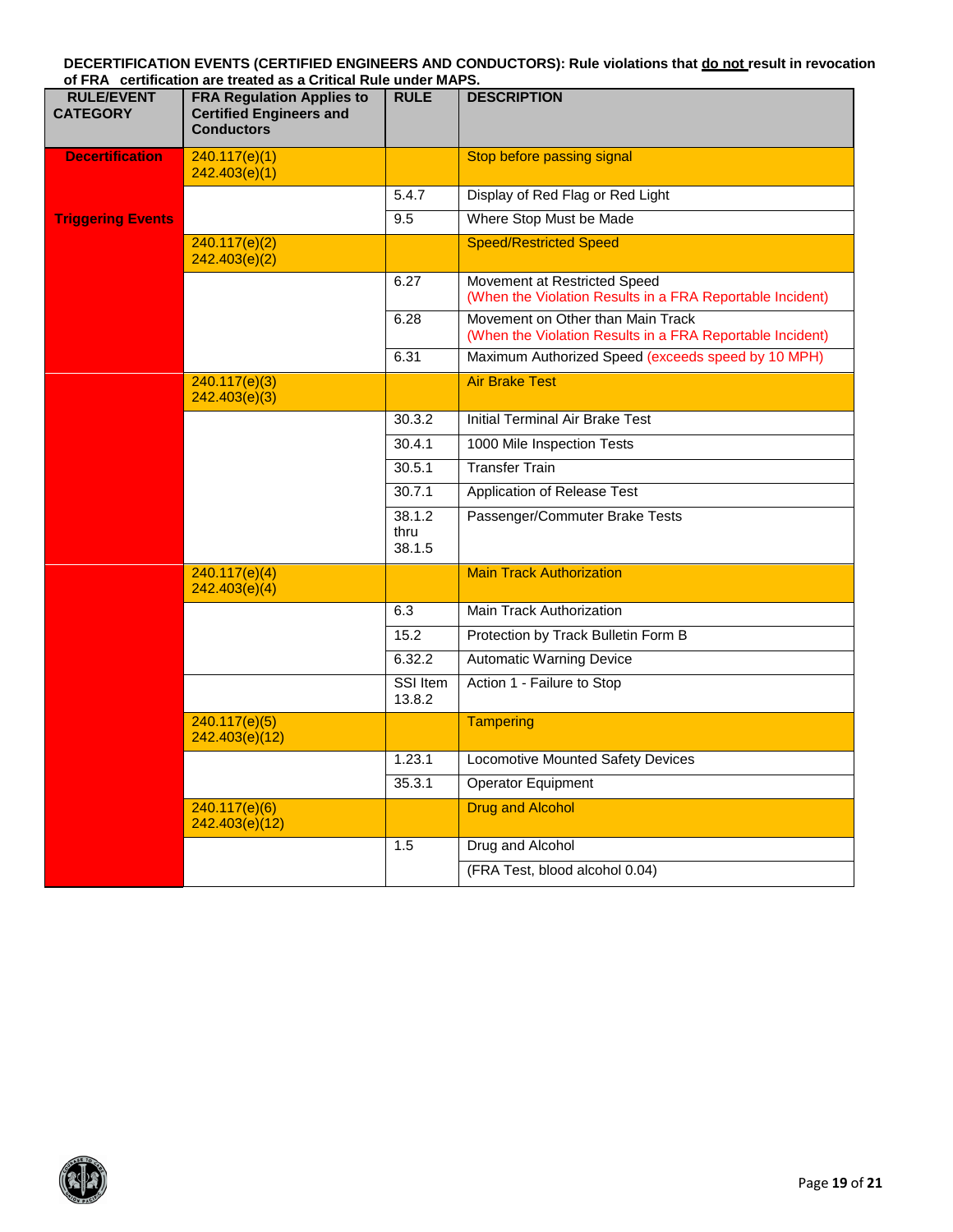#### **\* DECERTIFICATION EVENTS (CERTIFIED CONDUCTORS):**

| <b>RULE/EVENT</b><br><b>CATEGORY</b> | PESERTING NORTH ETERTS (SERTINGS SONS SO TORO).<br><b>FRA Regulation Applies to</b><br><b>Certified Conductors and</b><br>Must Result in an FRA<br>Reportable Incident | *RULE    | <b>DESCRIPTION</b>                                                                         |
|--------------------------------------|------------------------------------------------------------------------------------------------------------------------------------------------------------------------|----------|--------------------------------------------------------------------------------------------|
| <b>Decertification</b>               | 242.403(e)(6)<br>218.99                                                                                                                                                |          | <b>Shoving or Pushing Movements</b>                                                        |
|                                      |                                                                                                                                                                        | 6.5      | <b>Shoving Movements</b>                                                                   |
| <b>Triggering</b><br><b>Events</b>   | 242.403(e)(7)<br>218.101                                                                                                                                               |          | Leaving Rolling and On-Track Maintenance-of-Way<br><b>Equipment in the Clear</b>           |
|                                      |                                                                                                                                                                        | 7.1      | Switching Safely and Efficiently                                                           |
|                                      |                                                                                                                                                                        | 81.8.1   | <b>Avoiding Fouling Hazards</b>                                                            |
|                                      | 242.403(e)(8)<br>218.103                                                                                                                                               |          | <b>Hand-Operated Switches, Including Crossover Switches</b>                                |
|                                      |                                                                                                                                                                        | 8.2      | <b>Position of Derail Switches</b>                                                         |
|                                      |                                                                                                                                                                        | 8.8      | Switches Equipped with Locks, Hooks, or Latches                                            |
|                                      |                                                                                                                                                                        | 8.9.1    | <b>Testing Spring Switch</b>                                                               |
|                                      |                                                                                                                                                                        | 8.11     | Switches in Sidings                                                                        |
|                                      |                                                                                                                                                                        | 8.12     | Hand-Operated Crossover Switches Attached to Main Track                                    |
|                                      |                                                                                                                                                                        | 8.19     | Automatic Switches Other than Main Track/ Radio Controlled                                 |
|                                      |                                                                                                                                                                        | 8.19.1   | Switches                                                                                   |
|                                      |                                                                                                                                                                        | 9.13     | When Instructed to Operate Dual Control Switches by Hand<br>Other than Main Track          |
|                                      |                                                                                                                                                                        | 9.13.1   | Hand Operation of Dual Control Switches Other than Main<br>Track                           |
|                                      | 242.403(e)(9)<br>218.105                                                                                                                                               |          | <b>Additional Operational Requirements for Hand-Operated</b><br><b>Main Track Switches</b> |
|                                      |                                                                                                                                                                        | 8.3      | <b>Main Track Switches</b>                                                                 |
|                                      |                                                                                                                                                                        | 8.12     | Hand-Operated Crossover Switches Attached to Main Track                                    |
|                                      |                                                                                                                                                                        | 8.19     | Automatic Switches Other than Main Track                                                   |
|                                      |                                                                                                                                                                        | 9.13     | When Instructed to Operate Dual Control Switches by Hand<br>Other than Main Track          |
|                                      |                                                                                                                                                                        | 9.13.1   | Hand Operation of Dual Control Switches Other than Main<br><b>I</b> rack                   |
|                                      |                                                                                                                                                                        | 9.17     | Entering Main Track at Hand-Operated or Spring Switch                                      |
|                                      |                                                                                                                                                                        | 10.1     | Authority to Enter CTC Limits                                                              |
|                                      |                                                                                                                                                                        | Item 10K | <b>Main Track Switches</b>                                                                 |
|                                      | 242.403(e)(10)<br>218.107                                                                                                                                              |          | <b>Additional Operational Requirements for Hand-Operated</b><br><b>Crossover Switches</b>  |
|                                      |                                                                                                                                                                        | 5.13     | Blue Signal Protection of Workmen                                                          |
|                                      |                                                                                                                                                                        | 8.12     | Hand-Operated Crossover Switches Attached to Main Track                                    |
|                                      | 242.403(e)(11)<br>218.109                                                                                                                                              |          | <b>Hand-operated Fixed Derails</b>                                                         |
|                                      |                                                                                                                                                                        | 8.2      | <b>Position of Switches</b>                                                                |
|                                      |                                                                                                                                                                        | 8.20     | Derail Location and Position                                                               |